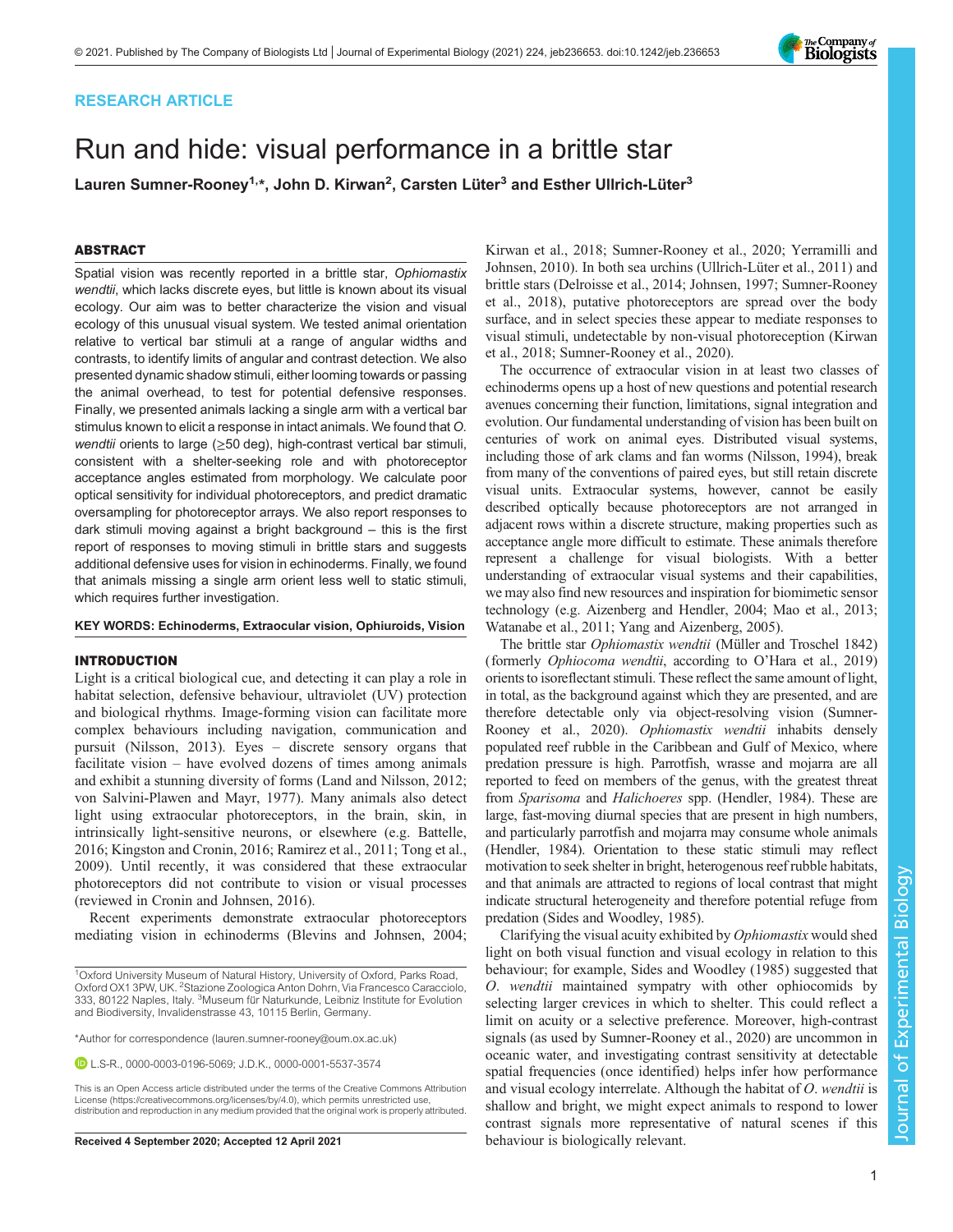<span id="page-1-0"></span>Other uses for low-resolution vision may exist, besides habitat selection. To date, only static stimuli have been tested in Ophiomastix, but their natural visual environment is busy and dynamic. Responses to moving stimuli might reveal additional or alternative roles of vision in predator detection. In Diadema, both the sudden and looming appearance of dark stimuli against a bright background elicited a characteristic defensive spine-pointing response. In other distributed visual systems, including chiton shell eyes, ark clam compound eyes and fanworm radiolar eyes, predator detection is the core task of vision [\(Bok et al., 2019](#page-10-0); [Nilsson, 1994; Speiser et al., 2011](#page-10-0)). Other than arm autotomy, defensive or harm-reductive behaviours are not extensively documented in brittle stars. [Hendler \(1984\)](#page-10-0) reported that arm spines would raise and lock into place and that animals produce mucus when they are mechanically disturbed. The nocturnal activity patterns and proposed shelter-seeking of O. wendtii may contribute to their avoidance of predation, but given their vulnerability to fastmoving visual predators during the day, we might expect them to respond to moving shadows.

How animals might integrate information from thousands of dispersed photoreceptors remains uncertain. [Sumner-Rooney et al.](#page-10-0) [\(2020\)](#page-10-0) highlighted a distinction in locomotion between sighted O. wendtii and a closely related but apparently non-sighted species Ophiocomella pumila, which they proposed was a possible clue to signal integration. Leading with a single arm ('rowing'; [Astley,](#page-10-0) [2012](#page-10-0)) appears to be the dominant locomotory mode in most ophiuroid species studied to date ([Arshavskii et al., 1976; Astley,](#page-10-0) [2012](#page-10-0); [Clark et al., 2018](#page-10-0); [Glaser, 1907](#page-10-0); [Wakita et al., 2020\)](#page-10-0). 'Reverse rowing' [\(Astley, 2012](#page-10-0)), with two leading arms, is also widely reported but seems to be less common. While O. pumila almost always moved by rowing, O. wendtii used reverse rowing in the majority of experiments [\(Sumner-Rooney et al., 2020\)](#page-10-0). These authors suggested that leading with two outstretched arms could indicate signal comparison between them in  $O$ . wendtii; the complex and variable body shape and relatively rapid movement of O. wendtii probably presents significant additional challenges for extraocular vision in comparison with the fixed spherical shape of sea urchins. Comparing pooled photoreceptor signals between adjacent arms could be a much simpler method of contrast detection than integrating spatial signals within arms or across the whole body. Previous authors have suggested that each arm acts as a semiautonomous system (reviewed in [Yoshida, 1966](#page-11-0)), and Stubbs (1983) demonstrated that electrical responses to the illumination of

one arm can be detected in the radial nerve cord of another. If communication between adjacent arms was used during stimulus detection and approach, arm damage or loss could impede this ability. Although brittle stars readily autotomise arm portions or entire arms during defensive behaviours, previous experiments have been restricted to intact animals. We therefore repeated one of the experiments of [Sumner-Rooney et al. \(2020\)](#page-10-0) using animals missing a single arm to study the effects of arm loss on orientation responses.

We aim to better characterise the visual performance of O. wendtii, identifying fundamental thresholds to visual behaviour and testing responses to established dynamic stimuli. In determining these thresholds, we hope to gain a better understanding of the visual ecology, and ultimately, the evolution of this unusual visual system.

# MATERIALS AND METHODS

#### Specimens

Adult Ophiomastix wendtii were collected in May–June 2017 and June–July 2019 at Punta Hospital, Isla Solarte, Panama (9°20′ 00.7″N, 82°13′03.6″W; 0–3 m), and housed in open-air aquaria at the Smithsonian Tropical Research Institute (STRI) in Bocas del Toro, Panama (MiAMBIENTE research permits SE/A-35-17 and SE/A-48-19). Animals were given 3 days to recover from collection before experiments. Those that autotomised arms were excluded from experiments unless otherwise stated. Animals were exposed to each stimulus only once and were tested up to twice per day. Animals collected in 2017 measured a mean  $(\pm s.d.)$  of 105.8 $\pm$ 21.6 mm from the centre of the disc to the tip of the longest arm. Animals collected in 2019 measured 107.4±17.3 mm. Sex of the animals was unknown.

# Orientation experiments

Animals were placed at the centre of a circular arena (diameter 60 cm, depth 50 cm) filled with unfiltered seawater, and with a stimulus pattern presented on the inside wall on printed vinyl (Fig. 1A). Animals move linearly from the centre to the edge of the arena [\(Sumner-Rooney et al., 2020\)](#page-10-0). We measured angular bearings of animal position (both absolute and relative to the centre of the stimulus) when the disc first touched the arena wall. The position of the stimulus was changed between every trial, being randomly selected each time from a list of eight positions at 45 deg increments (i.e. 0, 45, 90 deg, etc.). The arena floor and walls were cleaned, and seawater was replenished, between trials. Experiments were



Fig. 1. Orientation experiments in Ophiomastix wendtii. (A) Animals were placed at the centre of a circular arena with a vertical bar stimulus presented at one side and their movements were filmed from above. (B) Stimuli varied in angular width (i,ii) or in Michelson contrast (iii,iv). (C) Intensity profiles of the four example stimuli i–iv, demonstrating variation in width and amplitude.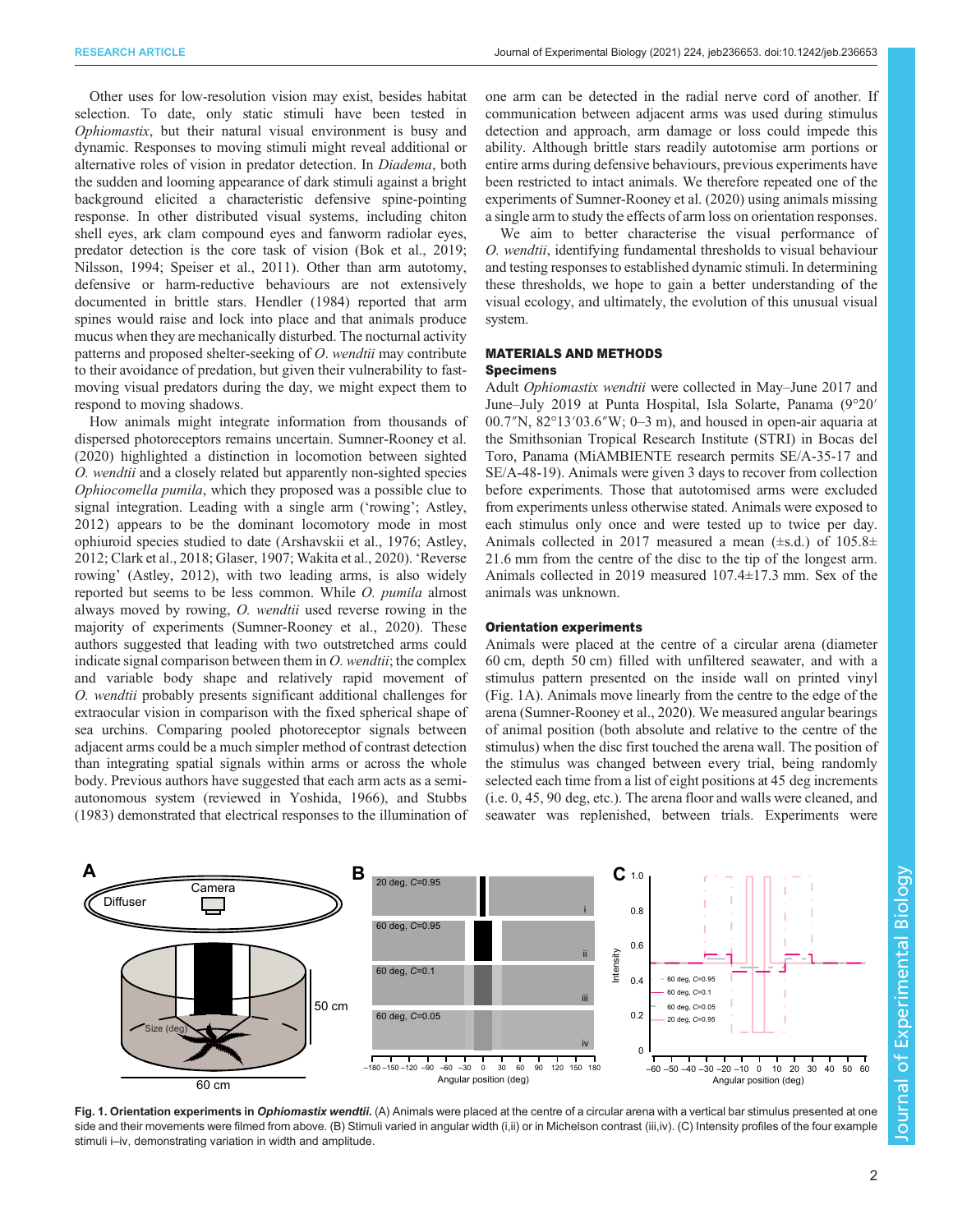performed in natural daylight beneath a diffuser consisting of multiple layers of white cotton. Solar irradiance is monitored by the STRI physical monitoring programme using a Kipp & Zonen SP Lite2 pyranometer (sensitivity 400–1100 nm), with mean irradiance being measured every 15 min. Experiments were conducted between 10:00 h and 15:15 h to avoid spectral impacts of sunrise (06:10–06:15 h) and sunset (18:45–18:50 h). To ensure that the stimuli reflected proportionately, the reflectance of a series of test pieces (of printed vinyl with relevant grey values) was measured using an RPS900-R spectroradiometer (International Light, Peabody, MA, USA) in air. The spectroradiometer recorded the relative counts of light reflected by each of the test pieces and by a highly reflective white standard. Counts were measured across the visible range of wavelengths (300–700 nm, at 0.45 nm intervals). All stimulus contrasts are Michelson contrasts  $(C)$ , given by:

$$
C = \frac{I_{\text{max}} - I_{\text{min}}}{I_{\text{max}} + I_{\text{min}}},\tag{1}
$$

where  $I_{\text{max}}$  and  $I_{\text{min}}$  are the maximum and minimum values of the stimulus (darker and lighter vertical bars).

# Stimulus size

To find the resolution to which animals respond, subjects were presented with discrete bar stimuli: a central black target with white flanks half as wide, with a total angular width from 20 to 70 deg (in 10 deg increments) of the arena walls, which were elsewhere an intermediate grey. The reflectance of black and white areas within each stimulus counterbalanced one another, making stimuli isoreflectant to the background, as confirmed by reflectance measurements [\(Fig. 1B](#page-1-0),C). These black and white stimuli had a Michelson contrast of 0.95 (due to reflectance in the dark region). Experiments using a stimulus of 50 deg width were performed in May–June 2017; all other experiments were performed using an identical set-up, animals of similar size (see 'Specimens' section above), and following identical procedures in June–July 2019.

#### Contrast sensitivity

To assay whether O. wendtii detects low contrasts, two variants of the 60 deg centred vertical bar stimulus were added. These differed from the main stimulus in having proportionately reduced amplitude light and dark bars, with the Michelson contrast between the light and dark parts reduced from 0.95 to 0.1 and 0.05, respectively. The total stimuli (light and dark bars combined) were isoreflectant with the background of the arena ([Fig. 1B](#page-1-0),C).

#### Arm loss

We tested 29 animals that autotomised a single arm (to below a quarter of adjacent arm length), as above, for orientation to a 60 deg stimulus of Michelson contrast 0.95. Animals were placed in the centre of the arena with the missing arm randomly oriented in relation to the stimulus centre. Initial body orientation, terminal body orientation and terminal bearing were recorded.

#### Analysis

To analyse orientation data (bearings at the end of a trial), we used two approaches, either treating the data as circular, and distributed according to a von Mises distribution, or discretized: partitioned into success if they fell within a 60 deg sector centred on the stimulus midpoint, or failure otherwise.

The orientedness of the absolute (to true north) bearings combined across all treatments was compared against a range of orientation models using maximum likelihood estimates to test for a general directional bias using the Circ\_MLE package in R ([Fitak](#page-10-0) [and Johnsen, 2017\)](#page-10-0). All further analyses used bearings relative to the stimulus midpoint.

We assessed the likelihood of models representing differing distributions of circular data (hereafter, circular MLE) using the Circ\_MLE package ([Fitak and Johnsen, 2017\)](#page-10-0) with the AICc criterion for small sample sizes. Circular data were also modelled using Bayesian probability and compared with controls (see supplementary data).

We modelled the psychometric function ([Houpt and Bittner,](#page-10-0) [2018; Kirwan and Nilsson, 2019\)](#page-10-0) using Stan [\(Carpenter et al., 2017\)](#page-10-0) via the R package brms [\(Bürkner, 2017](#page-10-0)). We used informative priors to regularize and we inspected their influence graphically (Fig. S1). We further modelled stimulus detection at three levels of Michelson contrast (0.95, 0.1 and 0.05) treated categorically. In both cases, the model was run for 5000 sampled iterations across four chains and tested by visually inspecting chain traces, inspecting Rhat and effective sample size values, and a graphical posterior predictive check (Fig. S1).

The time taken to complete the experiment (measured from settling at the centre of the arena to the disc making contact with the wall) was recorded and compared between control, and 20–70 deg stimuli using a Kruskal–Wallis test, followed by a Mann–Whitney U-test, for multiple pairwise comparison of levels.

To confirm that terminal bearings were an accurate representation of animals' orientation behaviour, available videos of experiments using 20 deg, 70 deg and control stimuli (N=89) were reviewed and the animals' path tracked in full using DORIS object tracking software [\(https://github.com/olivierfriard/DORIS\)](https://github.com/olivierfriard/DORIS). Animals were tracked using a coordinate system with the origin at the centre of the arena, and scaled to real size using the arena diameter. The black centre of the stimulus (in the 20 and 70 deg experiments) was tracked to record its relative position to the animal. Coordinates were converted to trajectories and analysed using the Trajr package [\(McLean and Skowron Volponi, 2018](#page-10-0)) in R ([https://www.r-project.](https://www.r-project.org/) [org/](https://www.r-project.org/)). To compare initial direction of movement to terminal direction, a circle of 10 cm diameter was superimposed onto animal tracks, centred on the animal's starting position. Their initial heading was measured at the point the animal crossed the perimeter of this circle, and this was subtracted from their terminal bearing to evaluate change of direction during the trial. To assess tortuosity, trajectories were rediscretised to a constant step length: mean step length across all trajectories was 0.0038±0.0007; in order to capture all observed steps but lose minimal detail, a step size of 0.1 was chosen by visual comparison of step sizes 0.1, 1, 2 and 10. Characterising the trajectories as directed paths, the straightness of each trajectory was assessed using  $r$ , the length of the mean vector of turning angles ([Batschelet, 1981\)](#page-10-0). In case the animals' movement was better represented as a random walk (although this did not appear to be the case from plotted trajectories), we also calculated sinuosity, a function of the mean cosine of turning angles [\(Benhamou, 2004](#page-10-0)). Straightness indices were compared between treatments using a Kruskal–Wallis test, followed by a Mann– Whitney U-test, for multiple pairwise comparison of levels, due to non-homogeneity of variances. Sinuosity was compared between treatments (control, 20 deg and 70 deg stimuli) using ANOVA, followed by Tukey's test for multiple pairwise comparison of levels.

# Loom and overhead pass stimuli

Fourteen animals were individually placed in a small tank  $(15 \text{ cm} \times 25 \text{ cm} \times 15 \text{ cm}; \text{ Fig. 2})$  $(15 \text{ cm} \times 25 \text{ cm} \times 15 \text{ cm}; \text{ Fig. 2})$  $(15 \text{ cm} \times 25 \text{ cm} \times 15 \text{ cm}; \text{ Fig. 2})$  covered on three sides with white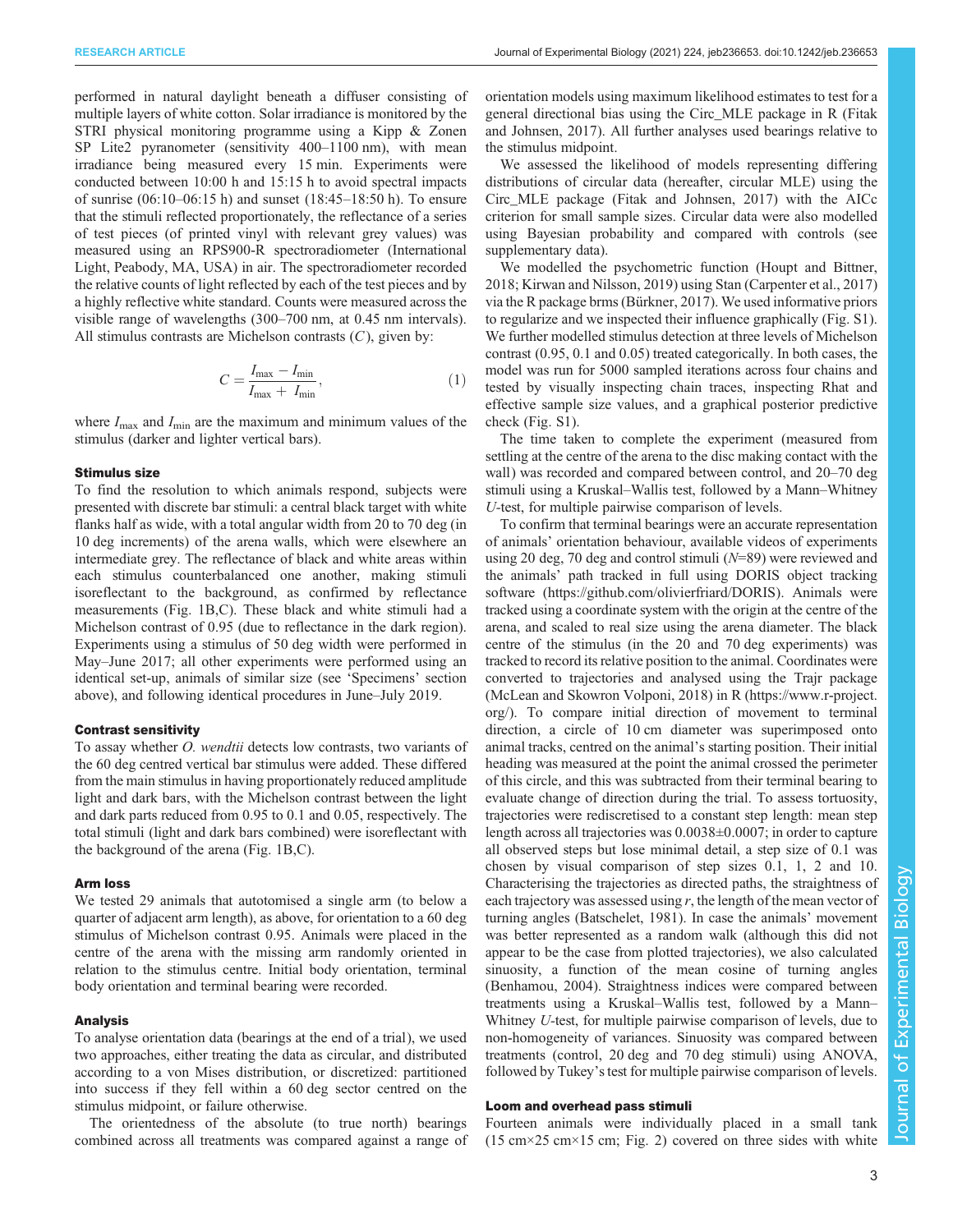<span id="page-3-0"></span>

Fig. 2. Ophiomastix wendtii reacts to shadows looming and passing overhead. Animals were placed within a small tank with an overhead screen that presented a loom stimulus (a growing black circle) or an overhead pass (OHP) stimulus (a circle of the same maximum width passing across the screen). Observers were blind to the presence or absence of stimuli, and reported presence or absence of a response from filmed experiments. Curves represent modelled responses to loom and OHP stimuli, accounting for animal and observer identity. The vertical line at log κ=0 represents responses to a control stimulus. The proportion of the area under each curve that exceeds the control can be interpreted as the probability that animals responded to the stimulus.

paper backed by lightproof matte black plastic. A WLED-backlit display was positioned directly above the tank to present stimuli. We waited 4 min for the animal to habituate below a plain white screen, whereupon we presented a looming stimulus (black circle of initial diameter 13 mm/10 deg and final diameter 93 mm/70 deg, approaching over 0.5 s). In other taxa, loom responses are rapid and often mediated by dedicated neurons or reflex responses ([De](#page-10-0) [Franceschi et al., 2016](#page-10-0); [Oliva et al., 2007](#page-10-0); [Schlotterer, 1977](#page-10-0); [Yamawaki and Toh, 2009;](#page-10-0) [Yilmaz and Meister, 2013](#page-11-0)). [Cobb and](#page-10-0) [Hendler \(1990\)](#page-10-0) recorded spiking in the radial nerve cord in response to overhead illumination and shading less than 0.1 s after stimulation in *O. wendtii*, indicating that temporal frequency is higher than that reported in sea stars ([Garm and Nilsson, 2014\)](#page-10-0). The main predators of *O. wendtii* are *Halichoeres* spp. and *Sparisoma* spp. (Labridae and Scaridae; [Hendler, 1984](#page-10-0)). Mean observed speeds of labrids in the field range from 20 to 55 cm s<sup>-1</sup> ([Fulton](#page-10-0) [et al., 2005; Wainwright et al., 2002\)](#page-10-0), with burst and attacking speeds likely to be substantially faster (e.g. see [Walker and](#page-10-0) [Westneat, 2002\)](#page-10-0), and parrotfish can reach more than 90 cm s<sup>-1</sup> [\(Korsmeyer et al., 2002\)](#page-10-0). A loom over 0.5 s was thus chosen to reflect ecologically relevant speeds while spanning roughly ten times the reported temporal frequency. We then waited a further 4 min before presenting a circle of constant size moving horizontally across the screen (diameter 93 mm, moving at 6 cm s−<sup>1</sup> ). The speed of the overhead pass stimulus reflected an angular speed of 33.4 deg s<sup> $-1$ </sup> as viewed from the bottom of the tank, corresponding to Halichoeres passing at a distance of 30–60 cm from the viewer (20–40 cm s−<sup>1</sup> ; [Wainwright et al., 2002](#page-10-0)) or Sparimosa at a distance of 60–120 cm (40–80 cm s−<sup>1</sup> ; [Korsmeyer et al., 2002](#page-10-0)). Both stimuli occupied a maximum angular width of 70 deg as viewed from the bottom of the tank, which is larger than dark static stimuli demonstrated to provoke orientation responses (50 deg; [Sumner-](#page-10-0)[Rooney et al., 2020](#page-10-0)).

#### Analysis

Animal responses were scored blind by five independent observers, using videos of the experiments with the stimulus cropped out. Observers were shown a collection of training videos demonstrating responses and non-responses, before scoring the presence of responses from 36 videos. Of these, 14 contained an overhead pass, 14 contained a loom, and eight lacked stimuli (i.e. a blank white screen) as a negative control. Timings of responses were not reported by observers, only presence or absence. The presence or absence of a recorded response was modelled using Stan ([Carpenter](#page-10-0) [et al., 2017\)](#page-10-0) via the R package brms [\(Bürkner, 2017\)](#page-10-0), with stimulus type as a fixed effect and animal identity and observer identity as random factors. The model was run for 4000 sampled iterations across four chains. Modelled data for loom and overhead pass stimuli were then contrasted against control data to assess the probability that animals responded to stimuli. The proportion of the response distributions greater than the control (zero) can be interpreted as the probability that the corresponding stimulus elicited a response.

# RESULTS

#### Orientation experiments

Analysis of absolute bearings, prior to correction for the stimulus position, returned ΔAICc=0 for the uniform M1 distribution. No other distributions were supported with ΔAICc<2. All subsequent results are reported as bearings relative to the centre of the stimulus. Mean  $(\pm s.d.)$  solar irradiance during orientation experiments examining stimulus size was 379.25±291.25 W m<sup>-2</sup>. During experiments examining stimulus contrast, mean irradiance was 443.6±267.8 W m−<sup>2</sup> . For a summary of irradiances for each stimulus, see supplementary data in Table S1.

# Stimulus size

Animals oriented towards stimuli that occupied 50 deg of the arena wall and above, according to maximum likelihood comparisons [\(Fig. 3](#page-4-0)A; [Table 1\)](#page-4-0). Maximum likelihood comparisons returned the strongest support (AICc=0) for axial bimodal (50 deg stimulus) and unimodal (60 and 70 deg stimuli) distributions, with all circular means within 10 deg of the centre of the stimulus ([Table 1\)](#page-4-0). Animals presented with stimuli of 20–40 deg angular width were found to be disoriented relative to stimulus position [\(Fig. 3A](#page-4-0); [Table 1;](#page-4-0) AICc=0 for M1 uniform distribution).

Psychometric models of success/failure to locate the stimulus were uncertain regarding a threshold point for successful orientation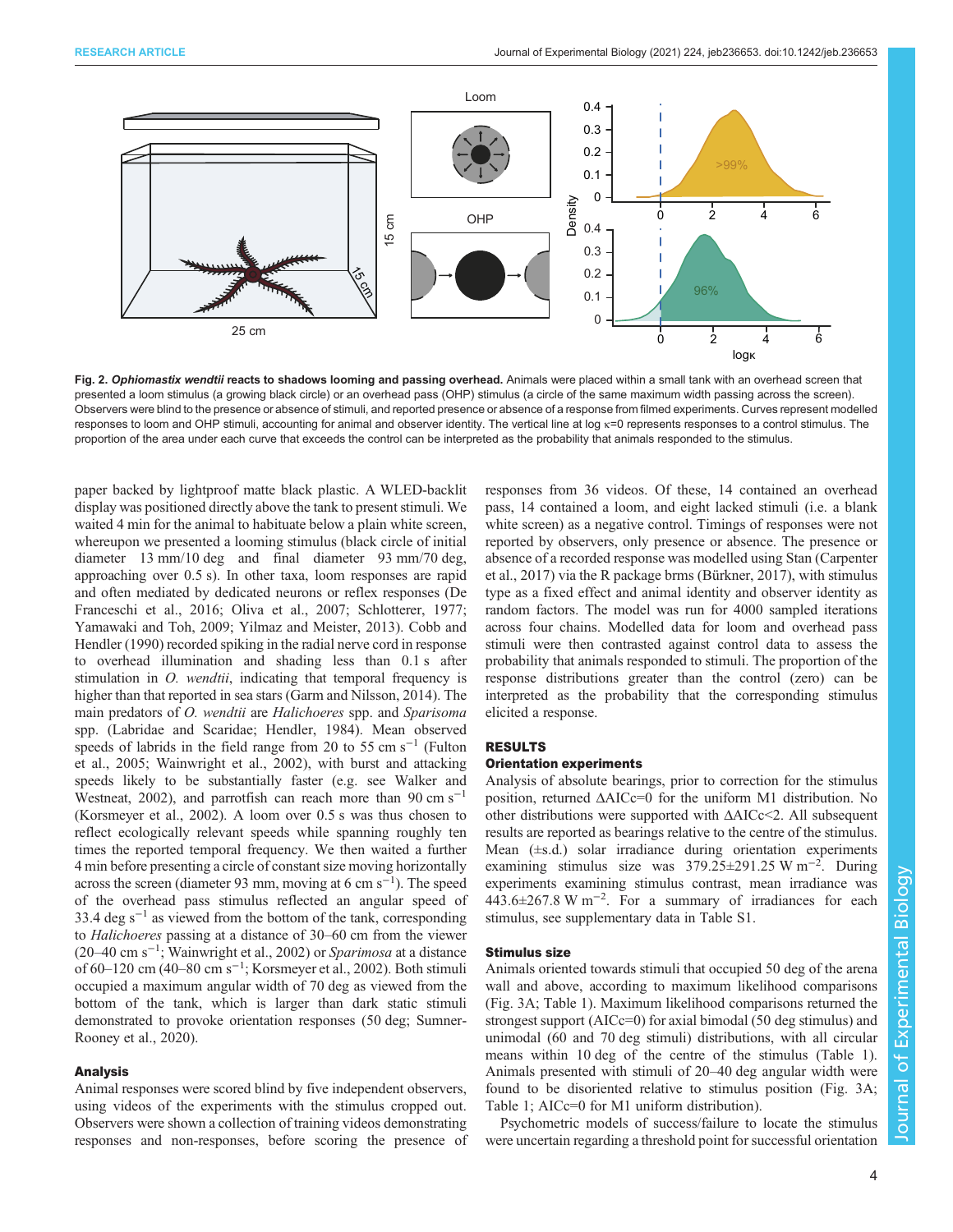<span id="page-4-0"></span>

Fig. 3. Ophiomastix wendtii responds to vertical bar stimuli of angular width 50 deg and above. The total angular width of the stimulus was increased from 20 to 70 deg, in 10 deg increments. Michelson contrast was 0.95. (A) Terminal bearings were disoriented relative to stimuli of 20–40 deg angular width, but clustered around the centre of the stimuli 50 deg and above. Pink dots represent one individual, presented with the stimulus once. Arrows indicate the direction and length of the mean vector; curved blue lines indicate maximum likelihood-based confidence intervals. (B) Marginal effects at the mean of orientation towards the stimulus with respect to stimulus angular width. The thin blue lines represent individual predictions. The dashed curved lines represent credible intervals (CI) for 50, 80 and 95% probability; 20 deg, N=40; 30 deg, N=43; 40 deg, N=41; 50 deg, N=52; 60 deg, N=42; 70 deg, N=40.

(Fig. 3B), but a 50% confidence interval for the threshold was estimated at 41–63 deg.

We did not observe pronounced orientation towards the internal edges of the stimulus patterns, the area of the highest local contrast, despite potential indications of this in [Sumner-Rooney et al. \(2020](#page-10-0): fig. 1). We interpreted bearings as absolute deviations from 0 deg, i.e. from 0 to 180 deg, to examine this possibility, but animals did not exhibit a particular attraction to the internal stimulus edge (mean bearings 64–96.5 deg; Fig. S2).

Stimulus size (control, 20–70 deg) also explained a significant part of the variation in time taken to complete the experiment (Kruskal–Wallis test,  $\chi^2$ =32.219, P<0.0001; [Fig. 4A](#page-5-0)). Post hoc pairwise comparisons indicated that animals presented with control stimuli took significantly longer to complete the experiment than

| <b>Stimulus</b>             | N  | Best model $(AAICc=0)$ | Model type $(\phi_1, \phi_2)$  | Concentration $(\kappa_1, \kappa_2)$ | $\mathsf{D}$ | Percentage success (expected) |
|-----------------------------|----|------------------------|--------------------------------|--------------------------------------|--------------|-------------------------------|
| Control                     | 37 | M1                     | Uniform                        | n/a                                  | 0.13         | $16.2(16.7)^{*}$              |
| 20 deg                      | 40 | M1                     | Uniform                        | n/a                                  | 0.15         | 7.5(5.6)                      |
| 30 deg                      | 43 | M1                     | Uniform                        | n/a                                  | 0.12         | 13.9(12)                      |
| 40 deg                      | 41 | M <sub>1</sub>         | Uniform                        | n/a                                  | 0.17         | 12.2(11.1)                    |
| $50 \text{ deg}^{\ddagger}$ | 52 | M4B                    | Bimodal (177.3 deg, 357.3 deg) | 0.174, 45.624                        | 0.21         | 34.6 (13.9)                   |
| 60 deg                      | 42 | M <sub>2</sub> A       | Unimodal (7.05 deg)            | 0.745                                | 0.35         | 26.2 (16.7)                   |
| 70 deg                      | 40 | M2B                    | Unimodal (358 deg)             | 4.022                                | 0.34         | 40 (19.4)                     |
| 60 deg (MC=0.1)             | 42 | M1                     | Uniform                        | n/a                                  | 0.06         | 21.4 (16.7)                   |
| 60 deg (MC=0.05)            | 39 | M1                     | Uniform                        | n/a                                  | 0.13         | 20.5(16.7)                    |

Results of maximum likelihood analyses of relative exit bearings with orientation models after [Schnute and Groot \(1992\);](#page-10-0) φ represents mean direction, κ represents concentration from circ\_MLE. Entries in bold indicate a rejection of disorientation. Percentage success gives the proportion of animals to locate the stimulus, compared with expectations for random chance (in parentheses). \*As stimulus is absent, this uses an arbitrary 60 deg section of the arena. <sup>‡</sup>From [Sumner-Rooney et al. \(2020\)](#page-10-0). MC, Michelson contrast; n/a, not applicable.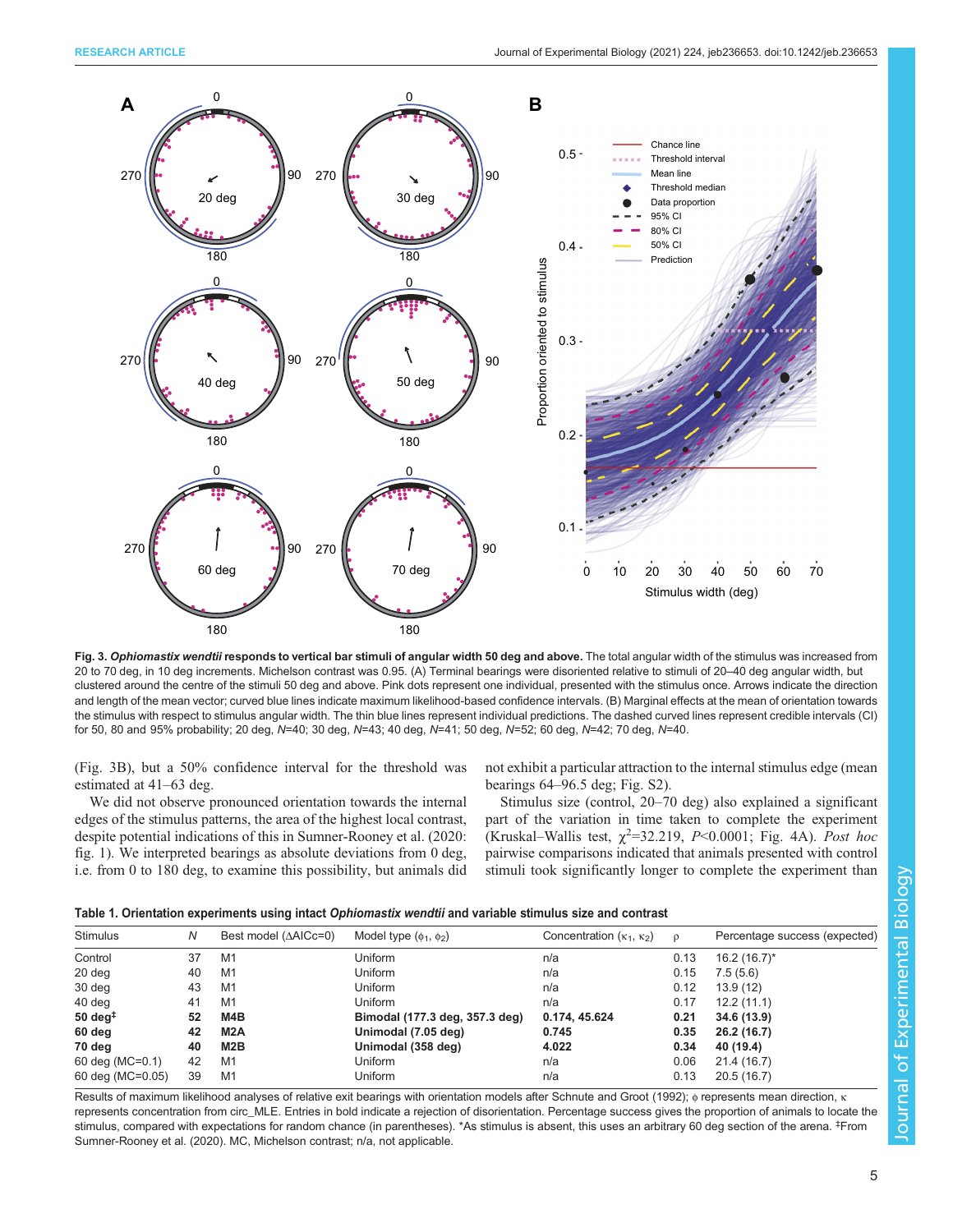<span id="page-5-0"></span>

Fig. 4. Effects of stimulus width on speed and tortuosity. (A) Stimulus size affected the duration of the experiments, with animals presented with a control stimulus (angular width=0 deg; N=37) taking significantly longer to complete trials than animals presented with 30–70 deg visual stimuli (Mann–Whitney U-test with Bonferroni correction for pairwise comparisons). (B) Full tracked paths of animals presented with control (left), 20 deg (centre) and 70 deg (right) stimuli. Note that not all experiments were available on video for tracking. (C) Straightness of animal paths (the length of the mean vector of turning angles, used to measure the efficiency of a directed walk) was consistently above 0.95 for all experiments, but was significantly higher in experiments using a visual stimulus than a control stimulus (Mann–Whitney U-test with Bonferroni correction for pairwise comparisons). (D) Sinuosity (a function of the mean cosine of turning angles, used to measure tortuosity in random walks) was significantly lower in experiments using a 70 deg than a control stimulus (Tukey's test with Bonferroni correction for pairwise comparisons). \*Statistically significant differences  $(P_{\text{adj}}<0.05)$ .

those presented with 30–70 deg stimuli ( pairwise Mann–Whitney U-test, Bonferroni correction for multiple comparisons,  $P_{\text{adj}}$  < 0.01), and that animals presented with the 20 deg stimulus were slower than those presented with the 60 deg stimulus ( $P_{\text{adj}}=0.03$ ).

Plotted trajectories for animals presented with control, 20 deg and 70 deg stimuli demonstrated that terminal bearing reliably represents the direction of travel (Fig. 4B). Trajectories appear to represent directed paths, and straightness indices were very high for all stimuli (0.96–0.976; Fig. 4C; [Table 2](#page-6-0)). Comparisons of initial headings and terminal bearings demonstrated that animals rarely changed direction during the experiment; differences between these clustered around 0 deg (Fig. S3). Mean change in direction ranged from 358 deg (control,  $p=0.85$ ) to 3 deg (70 deg stimulus,  $p=0.97$ ), and maximum likelihood comparisons for all three stimuli returned strongest support for unimodal distributions around these.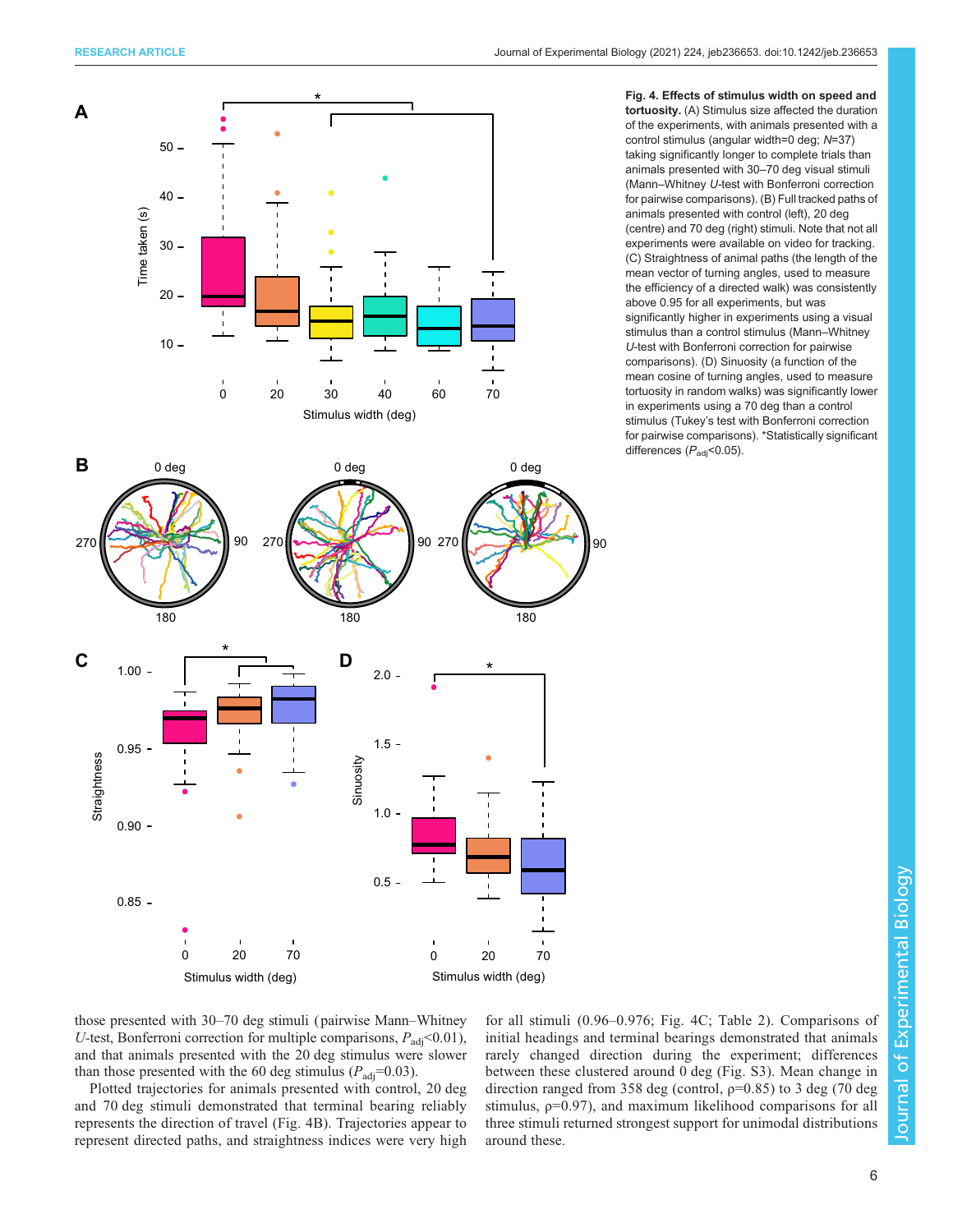#### <span id="page-6-0"></span>Table 2. Straightness and sinuosity indices for full animal paths in response to vertical bar stimuli

| Stimulus (deg) | Ν  | Straightness<br>(mean±s.e.m.) | Sinuosity<br>(mean±s.e.m.) |
|----------------|----|-------------------------------|----------------------------|
| $\Omega$       | 29 | $0.9603 \pm 0.0054$           | $0.8643\pm0.051$           |
| 20             | 32 | $0.9724 \pm 0.0032$           | $0.7191 \pm 0.039$         |
| 70             | 28 | 0.9764±0.0036                 | $0.6365 \pm 0.053$         |

Straightness indices approaching 1 reflect a straight line; sinuosity indices approaching 0 reflect the lowest tortuosity.

While straightness was high for tracked animals presented with control, 20 deg and 70 deg stimuli, we found that it varied between them (Kruskal–Wallis test,  $\chi^2$ =11.237, P=0.0036), with post hoc analysis indicating that animals presented with visual stimuli took straighter paths than those presented with the control (pairwise Mann– Whitney U-test, Bonferroni correction for multiple comparisons; control versus 20 deg,  $P_{\text{adj}}=0.036$ ; control versus 70 deg,  $P_{\text{adj}}$ =0.0062; [Fig. 4](#page-5-0)C). Sinuosity also varied significantly according to stimulus size (ANOVA,  $F=9.418$ ,  $P=0.0029$ ), being significantly higher in animals presented with the control than the 70 deg stimulus (Tukey's multiple comparison test,  $P_{\text{adj}}=0.00375$ ; [Fig. 4](#page-5-0)D).

# Contrast sensitivity

Animals presented with 60 deg stimuli with Michelson contrasts of 0.1 or 0.05 were found to be disoriented by maximum likelihood analyses (Fig. 5A; [Table 1\)](#page-4-0). Animals were found to orient to a 60 deg stimulus with Michelson contrast of 0.95 as described above.

A categorical model of contrast treatments using Bayesian inference supported a response only to a Michelson contrast of 0.95 (Fig. 5B).

#### Arm loss

The direction of animal movement during these experiments appears to have been affected by the orientation of the missing arm. The direction of animal movement from their initial to their terminal position in the arena, relative to the position of the missing arm, was non-uniformly distributed; animals appeared to move with the missing arm trailing (Fig. 6A; [Table 3;](#page-7-0)  $\mu$ =178 deg;  $\Delta$ AICc=0 for M2B, unimodal clustering, φ=191 deg; ΔAICc<2 for M2A, unimodal clustering, φ=178 deg).

Despite orientation to the same stimulus in intact animals, terminal bearings relative to the position of the stimulus were disoriented for animals missing one arm (Fig. 6B; [Table 3](#page-7-0); ΔAICc=0 for M1, uniform distribution, no other model returned  $\Delta AICc \leq 2$ ). Five of these animals began the experiment with the armless side directed towards the stimulus (i.e. the offset between the two midpoints is below 36 deg). Given that the position of the missing arm appears to directly affect terminal bearing in an axial fashion, these animals might be expected to move away from the stimulus artifactually (four of them did so). When these five animals were excluded from analyses of orientation, terminal bearings of the remaining animals clustered around the position of the stimulus





Fig. 5. Ophiomastix wendtii does not respond to low-contrast vertical bar stimuli. A vertical bar stimulus of 60 deg angular width was also presented with Michelson contrasts (MC) of 0.05 (N=39) and 0.1 (N=42). (A) Terminal bearings were disoriented relative to the centre of the stimulus. Arrows indicate the direction and length of the mean vector; curved blue lines indicate maximum likelihood-based confidence intervals. (B) Marginal effects at the mean of MC as a categorical variable on rates of successful orientation for a control stimulus (MC=0, N=37) and three experimental stimuli (MC of 0.05, 0.1 and 0.95). A circle represents a point estimate of the mean for each contrast level and a vertical line encloses the range of success proportions wherein the mean has 0.95 probability of falling.

Fig. 6. Orientation to a vertical bar stimulus is impaired in Ophiomastix wendtii missing a single arm. (A) Terminal bearings relative to the initial orientation of the missing arm demonstrate that animals tend to move directly away from their missing arm. (B) Individuals missing one arm did not orient to the centre of a stimulus of 60 deg angular width and Michelson contrast of 0.95 when placed in the arena at a random orientation. (C) When individuals that began these experiments with the missing arm facing the stimulus were removed (open circles), the remaining individuals clustered around the stimulus. (D) Comparisons of initial and terminal body orientation showed that the position of the missing arm relative to the arena did not change during experiments, i.e. animals did not turn. Arrows indicate the direction and length of the mean vector; curved blue lines indicate confidence intervals around these; N=29 animals.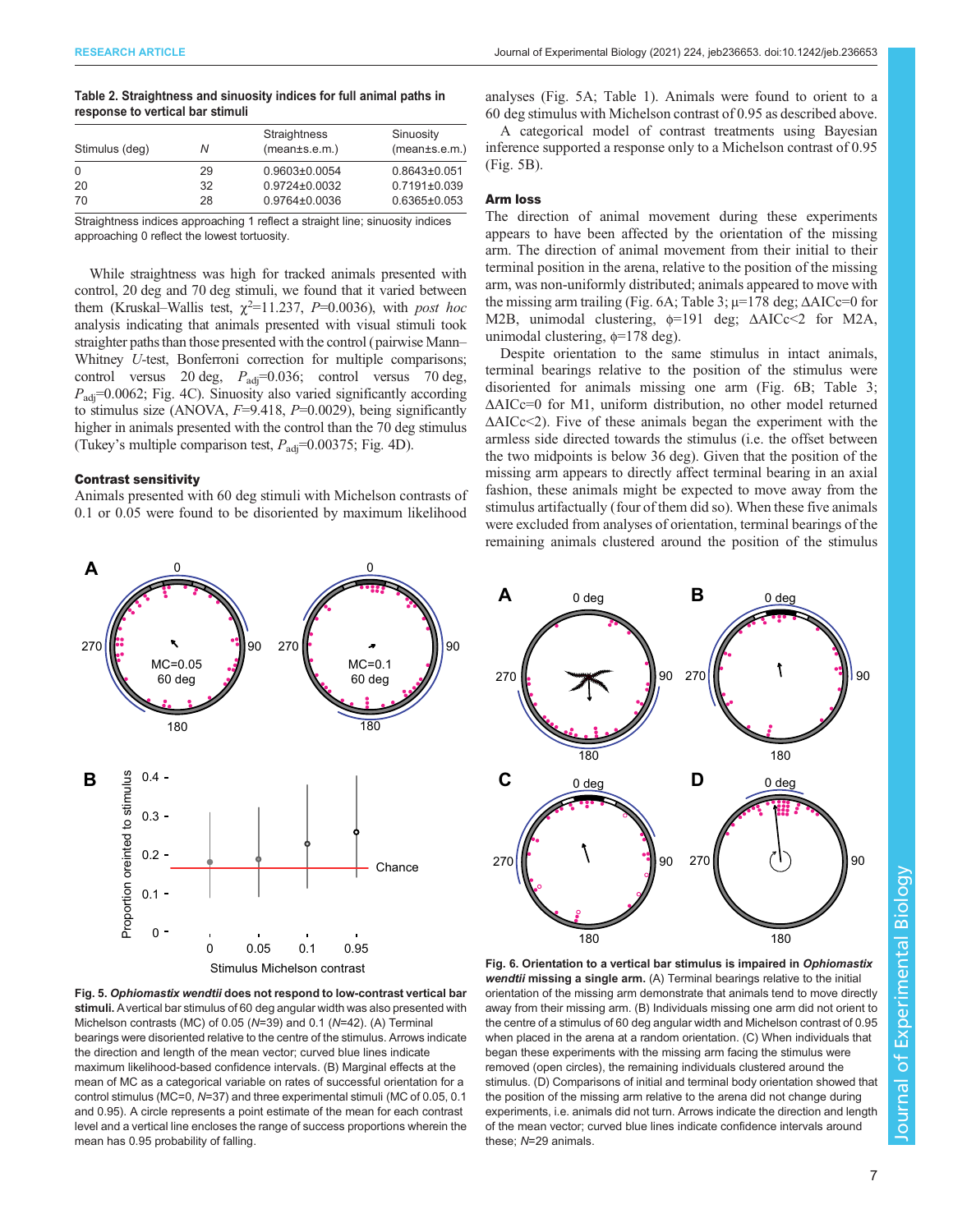| Table of Orlehanon experiments in animals missing a single anni asing a sumalas of oo acg widin and microscon contrast or 0.00 |    |         |      |                        |                     |  |  |  |  |  |  |  |  |
|--------------------------------------------------------------------------------------------------------------------------------|----|---------|------|------------------------|---------------------|--|--|--|--|--|--|--|--|
| Metric                                                                                                                         |    | Mean    |      | Best model $(AAICc=0)$ | Model type $(\phi)$ |  |  |  |  |  |  |  |  |
| Relative bearing                                                                                                               | 29 | 349 deg |      | M1                     | Uniform (n/a)       |  |  |  |  |  |  |  |  |
| Direction of movement                                                                                                          | 29 | 178 deg | 0.38 | M <sub>2</sub> B       | Unimodal (191 deg)  |  |  |  |  |  |  |  |  |

Change in orientation 29 355 deg 0.92 M2A Unimodal (0 deg) Relative bearing\* The Case of the Case of the Case of the State of the Case of the Case of the Case of the Case of the Case of the Case of the Case of the Case of the Case of the Case of the Case of the Case of the Case of

<span id="page-7-0"></span>

| Table 3. Orientation experiments in animals missing a single arm, using a stimulus of 60 deg width and Michelson contrast of 0.95 |  |  |  |  |  |  |  |  |  |  |  |  |  |  |  |  |  |  |  |  |  |  |  |  |  |  |  |  |  |  |  |  |  |
|-----------------------------------------------------------------------------------------------------------------------------------|--|--|--|--|--|--|--|--|--|--|--|--|--|--|--|--|--|--|--|--|--|--|--|--|--|--|--|--|--|--|--|--|--|
|                                                                                                                                   |  |  |  |  |  |  |  |  |  |  |  |  |  |  |  |  |  |  |  |  |  |  |  |  |  |  |  |  |  |  |  |  |  |
|                                                                                                                                   |  |  |  |  |  |  |  |  |  |  |  |  |  |  |  |  |  |  |  |  |  |  |  |  |  |  |  |  |  |  |  |  |  |

Results of maximum likelihood analyses of relative exit bearings, direction of movement relative to the position of the missing arm, and change in body orientation. Orientation models after [Schnute and Groot \(1992\)](#page-10-0); φ represents mean direction, κ represents concentration from circ\_MLE. Entries in bold indicate a rejection of disorientation. n/a, not applicable. \*Indicates the exclusion of five animals that started the experiment with the stimulus facing the missing arm.

[\(Fig. 6](#page-6-0)C; Table 3; µ=341 deg). Maximum likelihood analyses returned strongest support for a unimodal distribution centred on the stimulus (M2C, φ=349 deg; Table 3), as well as additional support ( $\triangle AICc \leq 2$ ) for two other unimodal distributions ( $\phi$ =341 deg) and the M1 uniform distribution.

Animals did not substantially change their body orientation during experiments. Animals led with the same arm or arms throughout the experiment in all cases, and the difference between initial and terminal orientation of the missing arm clustered around 0 deg ([Fig. 6](#page-6-0)D; Table 3; ΔAICc=0 for M2A, unimodal clustering, φ=356 deg, no other model returned ΔAICc<2). This accords with previous work demonstrating that brittle stars seldom change direction by rotating the central disc ([Astley, 2012\)](#page-10-0).

#### Loom and overhead pass stimuli

Responses to dynamic stimuli were generally subtle, constituting sudden jerks of the arms or raising of the dorsal-most spines. Overall, a response was recorded for 67% of looms, 50% of overhead passes and 35% of controls. The model found that animals respond to both loom and overhead pass stimuli but not to a negative control [\(Fig. 2\)](#page-3-0).

# **DISCUSSION**

Overall, our results lend further support to predator evasion being the primary role of the visual system in  $O$ . wendtii. Animals orient towards large, high-contrast vertical bar stimuli and exhibit potentially defensive responses to overhead shadows. Orientation is preserved in animals that have undergone natural autotomy of an arm, provided that the missing arm is not directly facing the stimulus. Arm loss is very common in ophiuroids, and [Sides \(1987\)](#page-10-0) reported that 29.5% of collected O. wendtii were regenerating at least one arm, so the persistence of orientation behaviour despite an amputation will be relevant to a decent proportion of individuals.

#### Behavioural thresholds

A distinction between behavioural responses to 40 and 50 deg stimuli emerges from our data, potentially reflecting an important threshold in the visual ecology of O. wendtii. Maximum likelihood analyses indicate a behavioural threshold between 40 and 50 deg angular width, within the range identified by the psychometric function, and Bayesian probability estimates indicated that animals were very likely oriented to 50 and 60 deg stimuli (see supplementary data, Table S1, Fig. S4). Although animals presented with 50, 60 and 70 deg stimuli returned the greatest support for different orientation models, we consider them all to indicate orientation towards the stimulus. The axial bimodal (M4B) distribution, recovered for the 50 deg stimulus, describes animals moving in two axially opposed directions ( $\phi_1$ ,  $\phi_2$ ; here, directly towards and away from the centre of the stimulus; see [Table 1\)](#page-4-0). However, the concentration of animals around these two directions  $(\kappa_1, \kappa_2)$  and their distribution between them  $(\lambda)$  is unequal. In this

case, concentration around the stimulus was more than two orders of magnitude greater than concentration away from the stimulus [\(Table 1\)](#page-4-0), and 73% of animals were considered by the model to be oriented towards the stimulus  $(\lambda=0.73)$ ; see [Schnute and Groot,](#page-10-0) [1992\)](#page-10-0). The two unimodal distributions (M2A and M2B) differ in that  $\lambda = 1$  for M2A; i.e. all animals are considered to be oriented in the modal direction. This is not the case in M2B (or M2C, recovered for animals missing an arm), wherein a random variable causes departure from  $\lambda=1$  ([Schnute and Groot, 1992](#page-10-0)). Although estimation of resolution via the psychometric function was uncertain, this analysis considers a threshold of 41–63 deg most probable (50% credible interval). This method is preferred as it incorporates relevant prior knowledge, uses responses discretised based on orientation to the target, which is more directly relevant than angular headings, and illustrates the uncertainty of the estimate.

There are several possible explanations for the observed behavioural threshold between 40 and 50 deg stimuli. First, this could reflect a limit of angular detection, i.e. directly related to the resolution of the visual system. Several morphological characteristics of a visual system can affect its performance; however, the distributed nature of the system in *Ophiomastix* means that functional interpretations based on our understanding of discrete lensed or compound eyes should be treated cautiously.

When compared with a sine grating with a period of the stimulus angular width, the centred vertical bar stimulus is isoluminant but slightly more conspicuous (greater remaining contrast) when viewed through an equivalent system with equal resolution (Fig. S5). Resolving a grating with a period of 50 deg requires a photoreceptor acceptance angle  $(\Delta \rho)$  of 25 deg or smaller [\(Land,](#page-10-0) [1997; Land and Nilsson, 2012\)](#page-10-0). The acceptance angle of lightadapted photoreceptors in *O. wendtii* was estimated to be 31 deg based on morphological models [\(Sumner-Rooney et al., 2020\)](#page-10-0), a reasonable match to orientation behaviour. To estimate acceptance angles, [Sumner-Rooney et al. \(2020\)](#page-10-0) measured aperture widths from reconstructed models of photoreceptors situated within the skeleton and surrounded by pigment granules. Photoreceptors are located within skeletal pores and bear a distal projection that expands at the tip. Apertures were measured from the base of these expansions, which are strongly reactive to antibodies raised against sea urchin r-opsin and are presumed to be the primary sensory surface. From angular apertures, photoreceptor acceptance angles were approximated on the assumption that the angular sensitivity function is Gaussian and that 99% of detected light enters through the aperture. [Nilsson \(2013\)](#page-10-0) calculated the maximum detection angle that could reliably support low-resolution vision as 40 deg.

The composition of the photoreceptor array also contributes to the performance of the system by determining the sampling resolution. In many contiguous retinas, the inter-receptor and receptor acceptance angles are closely related, but the photoreceptors in O. wendtii are dispersed across the body surface and located in skeletal pores 30–40 µm apart. Despite this large translational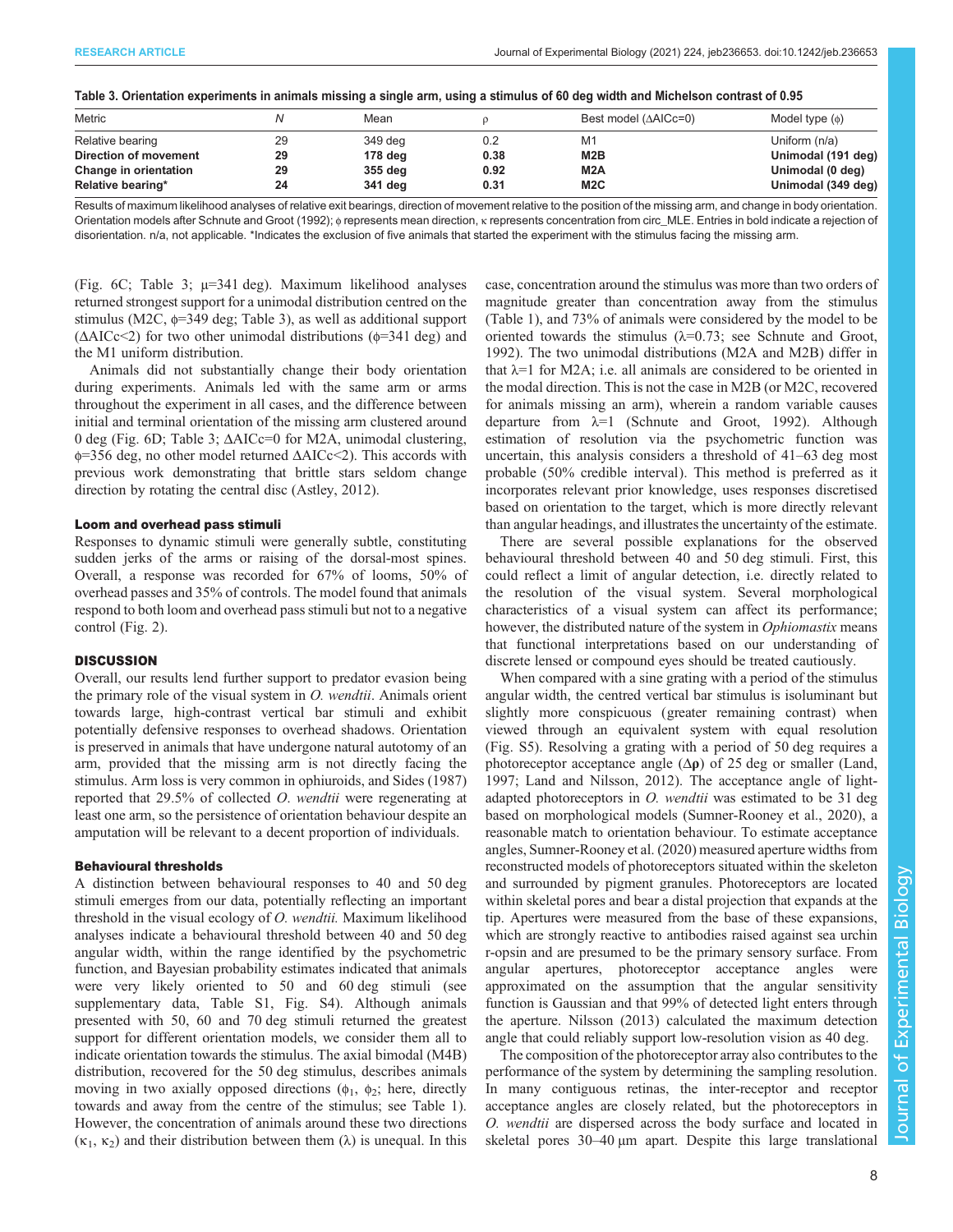separation, their angular separation appears to be relatively small, owing to the shallow gradient of the arm plates and the number of receptors: the mean (±s.d.) angular separation of adjacent pores (each containing a single photoreceptor), measured from synchrotron scans of *O. wendtii* (see [Sumner-Rooney et al., 2018\)](#page-10-0), was 6.7 $\pm$ 2.1 deg (N=31) on the dorsal arm plates. This gives  $\Delta \rho$ /  $\Delta\phi$ =4.67, reflecting dramatic oversampling (where  $\Delta\rho/\Delta\phi$ >2; [Land, 1997](#page-10-0)). The space sampled by adjacent photoreceptors in O. wendtii therefore overlaps considerably: in an idealised regular hexagonal array, this would result in any part of the visual scene being sampled by 12–13 photoreceptors, potentially contributing to increased sensitivity. However, we do not know whether information from the many thousands of cells is combined to form one or more images; it may be that the distribution of photoreceptors in O. wendtii does not represent the organisation of a retina and thus we should make such comparisons cautiously.

Although information on signal integration between adjacent photoreceptors is lacking, previous immunohistochemical studies found that afferent axons from groups of adjacent photoreceptors coalesced into bundles within the stereom. This could indicate summation or similar, but this remains purely speculative ([Sumner-](#page-10-0)[Rooney et al., 2018, 2020\)](#page-10-0). Additionally, although individual dorsal arm plates are a relatively simple surface, these photoreceptors are found on the lateral and ventral plates, almost the full length of the arms ([Sumner-Rooney et al., 2018, 2020\)](#page-10-0). This would result in a highly irregularly shaped field of view, and one that would change dramatically and rapidly as the animal moved.

The behavioural threshold identified at 40–50 deg may instead under-estimate resolving power but reflect ecological relevance. Animals may be uninterested in smaller stimuli if, for example, they represent objects too distant or too small to act as effective shelters. Indeed, [Sides and Woodley \(1985\)](#page-10-0) suggested that selection of larger shelters could contribute to niche separation between sympatric ophiocomid species. Although the occupation of a crevice is likely to be based on body size, this could confer an advantage to selectively orienting to large objects. Animals completed experiments significantly faster when presented with a highcontrast stimulus of any angular width than when presented with a control, potentially indicating that stimuli of 20–40 deg are detectable, but perhaps do not indicate a suitable shelter. We did not observe significant orientation away from these, so it is more likely that they are uninteresting than repellent, but their presence could have another impact, such as initiating movement or helping to maintain a straight path. Although the straightness of animal paths in response to a 20 deg stimulus was not found to differ statistically from either a control stimulus ( $P_{\text{adi}}=0.1$ ) or a 70 deg stimulus  $(P_{\text{adi}}=0.77)$ , there is a consistent upward trend between straightness and stimulus size [\(Fig. 4](#page-5-0)C) that could further support this hypothesis.

Given the strong photonegative behaviour of O. wendtii, we expected to find evidence for high-contrast sensitivity. However, none of our analyses supported orientation to stimuli of Michelson contrast 0.1 or 0.05. The Land optical sensitivity equation, solved for an individual photoreceptor, gives a predicted sensitivity (S) of 0.175 in O. wendtii (for broad-spectrum light given the shallow habitat; Eqn 1) [\(Kirschfeld, 1974](#page-10-0); [Land, 1981](#page-10-0); [Warrant and Nilsson,](#page-10-0) [1998](#page-10-0)). Here, D,  $ρ$  and l are receptor diameter (5 μm; [Sumner-](#page-10-0)[Rooney et al., 2018](#page-10-0)), acceptance angle (31 deg, 0.54 radians; [Sumner-Rooney et al., 2020\)](#page-10-0) and length (15  $\mu$ m, length of observed distal expansions in [Sumner-Rooney et al., 2018](#page-10-0)), respectively, and k is a typical absorption coefficient for a rhabdomeric photoreceptor

(0.0067 µm−<sup>1</sup> ; [Warrant and Nilsson, 1998](#page-10-0)):

$$
S = \left(\frac{\pi}{4}\right)^2 D^2 \rho^2 \left(\frac{kl}{2.3 + kl}\right). \tag{2}
$$

The resulting value is low, being broadly comparable to the marine worm Vanadis or the honeybee Apis mellifera ([Cronin et al., 2014](#page-10-0); [Land, 1981\)](#page-10-0); however, these systems both have much smaller acceptance angles of <2 deg. The very low calculated optical sensitivity predicted in *Ophiomastix* results from the dispersed nature of the system: a combination of a very small aperture (for each individual photoreceptor, rather than the pupil of an eye) and lack of focusing optics, despite the large acceptance angle. Thus, although the visual scene in the experimental arena was bright, poor optical sensitivity could somewhat limit the detection of the very low-contrast stimuli used in our experiments. The reef habitats of O. wendtii are shallow, bright and structurally complex, so even poor contrast sensitivity may be sufficient to detect large objects during the day, when putative shelter-seeking would be most important. However, given that the range of untested stimulus contrasts, from 0.1 to 0.95, encompasses a very wide range of natural values, future attempts to identify contrast thresholds should use intermediate levels.

# Arm loss and integration

The possibility that animals integrate photoreceptor signals across the body in a way at all analogous to facets of a compound eye seems remote; the irregularity and flexibility of the body surface would surely be a computational nightmare. [Sumner-Rooney et al. \(2020\)](#page-10-0) noted that O. wendtii frequently moved by reverse rowing, with two outstretched arms leading the animal [\(Astley, 2012\)](#page-10-0) and suggested that this indicates signal integration between adjacent arms that facilitated detection or orientation. Although we cannot conclude whether signals are compared between whole arms, we find that the removal of a single arm affects preferred direction of travel and impairs motivation and/or orientation to stimuli. The rate of reverse rowing in these experiments was around 50%, in line with previous observations of intact animals (but higher than previously observed in Ophiocoma echinata; [Astley, 2012; Sumner-Rooney et al., 2020](#page-10-0)).

We attempted to test whether orientation ability is affected in animals that had lost an arm, but the loss itself appears to impact preferential direction of travel, with a notable trend of animals trailing the missing arm ([Fig. 5](#page-6-0)A). This contradicts findings by Yoshida and Mori (unpublished data, in [Yoshida, 1966](#page-11-0)) that the positively phototactic sea urchin, Temnopleurus toreumaticus, preferentially moves towards its operated side when a single radial nerve is cut, in the absence of a photostimulus. Asterias amurensis was also found to move towards arms with ocelli removed, or towards the direction of a single amputated arm [\(Yoshida and](#page-11-0) [Ohtsuki, 1968\)](#page-11-0). They suggested that this supported an inhibitory role of the ocellus, which was removed by amputation. In contrast, [Clark et al. \(2018\)](#page-10-0) reported three modes of movement in Ophiarachna incrassata when one arm is isolated by cuts to the central nerve ring, two of which involved the isolated arm trailing [\(Clark et al., 2018](#page-10-0)) [\(Fig. 6](#page-6-0)), aligning with our findings. This may reflect the rather different biomechanics of ophiuroids, which use the articulated arms rather than the tube feet for locomotion and thus may be more physically impaired by such operations. It is also worth noting that both Temnopleurus and Asterias are positively phototactic and move towards the operated side, whereas both O. wendtii and *O*. incrassata are photonegative and move away from it; in both cases, the absence of signal may replicate an 'on' response.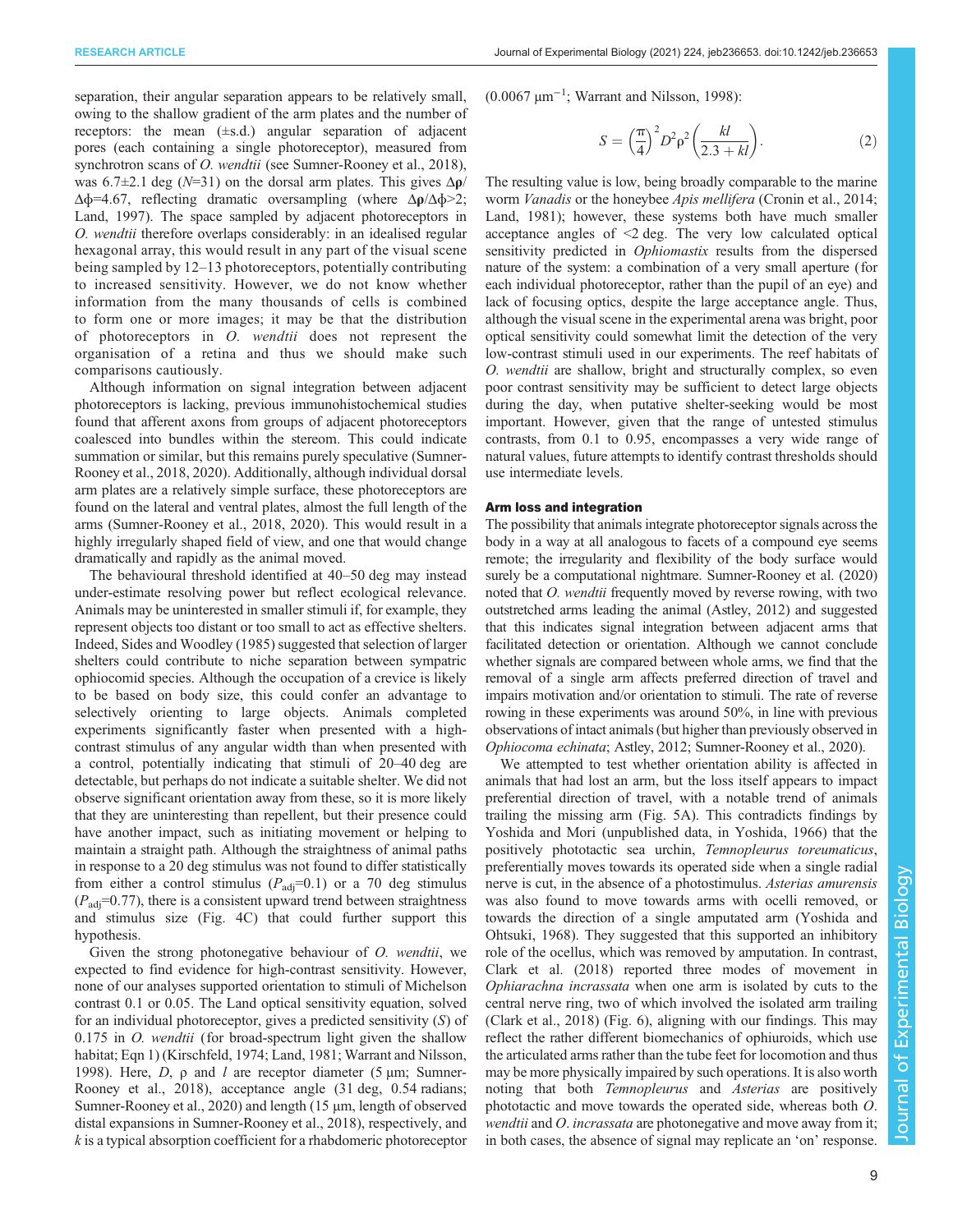Animals that were placed in the arena with the missing arm facing the stimulus did not orient to it; however, whether this is the direct result of biomechanical damage influencing direction or an inability to detect the stimulus is unclear. When an intact arm was oriented to the stimulus at the beginning of a trial, animals were able to locate it, indicating that detection does still play a role in the context of damage, and the biomechanical effects of arm loss do not completely override this behaviour. Similarly, Yoshida and Kobayashi (unpublished data, in [Yoshida, 1966\)](#page-11-0) found that T. toreumaticus never moved directly towards a light source on their operated side, but they did observe animals rotate and then lead with an intact side. Drawing conclusions about integration from these data would be premature, but it is notable that even where a missing arm faces the centre of a stimulus of 60 deg angular width, the stimulus is likely to be partially within the field of view of the two adjacent, intact arms. If so, detection by single or non-adjacent arms would not appear to be sufficient to affect orientation. The nerve ring is intact, so communication between the remaining arms (as observed by [Stubbs, 1983\)](#page-10-0) should be unimpeded.

To clarify whether two adjacent arms are required for stimulus detection, future experiments could use animals with two arms removed, either side of a single intact arm, and place animals in the arena with this intact arm facing the stimulus. If one arm is sufficient for detection, animals might be expected to orient towards the stimulus, but if communication between adjacent arms is required, we would expect disorientation. If the removal of two arms has a greater impact on direction of travel than the presence of the stimulus, animals may orient directly away from the stimulus, assuming that the animal will move away from removed arms as observed in the current study (and in line with similar experiments in Asterias by [Yoshida and Ohtsuki, 1968\)](#page-11-0). If the latter is not the case, then orienting animals with the pair of intact, adjacent arms facing the stimulus may recover orientation behaviour. This potentially has important ramifications for animal survival; in predation experiments, [Hendler \(1984\)](#page-10-0) exposed 12 specimens of O. wendtii on an open reef floor, alongside individuals of three other species, and reported 27 attacks on four of them in the space of 3 min.

# Dynamic stimuli

Our model indicates that animals were highly likely to respond to both loom and overhead pass stimuli, compared with control experiments. Looms are ecologically relevant as they may represent an approaching threat, and loom responses are widespread in other taxa (e.g. [Oliva et al., 2007; Yamawaki and Toh, 2009;](#page-10-0) [Yilmaz and](#page-11-0) [Meister, 2013](#page-11-0)). Uniform shading or shadows passing overhead can produce mixed or different responses in other taxa, such as freezing, probably signifying a reduced level of immediate threat (De Franceschi et al., 2016). However, distinguishing between these threats requires more sophisticated processing than we find in O. wendtii. We tried to approximate ecologically and physiologically relevant speeds and sizes in our experiments, based on existing knowledge of both O. wendtii and its predators, that might be most likely to evoke responses.

However, we cannot conclude that Ophiomastix responds specifically to dynamic stimuli, as they may have responded to the appearance of a dark object overhead. Response time, which could indicate a critical angular size of an approaching object, was not recorded. Nonetheless, responsiveness to the appearance of a dark stimulus demonstrates a second function of the visual system in O. wendtii in addition to shelter-seeking. This may reflect the high predation pressure in the crowded reef rubble habitats of O. wendtii, with fish readily attacking exposed animals [\(Hendler, 1984;](#page-10-0) L.S.-R.,

personal observation). Responses to dynamic or appearing stimuli do not require spatial resolution, and 'alarm' photoreception has been described as a distinct class of visual task by [Nilsson \(2013\).](#page-10-0) All examples of alarm photoreception therein (e.g. ark clams and sabellid worms) are taxa with distributed visual systems, where individual units may not provide image information [\(Nilsson, 1994,](#page-10-0) [2013\)](#page-10-0). The detection of shadows by  $O$ . wendtii fits well into this category, suggesting that this response may not be reliant on image formation. In addition, [Nilsson \(1994\)](#page-10-0) found that both ark clams and sabellids extensively oversampled the visual field, with dozens or even hundreds of ommatidia overlapping. The sampling predicted in O. wendtii is less dense than these examples, but may still benefit from filtering out false alarms, reduced vulnerability to injury or biofouling, and increasing signal-to-noise ratio by pooling photoreceptor signals.

#### **Conclusions**

Ophiomastix wendtii is able to detect and respond to high-contrast static and appearing stimuli, indicating uses for photoreception and vision in both habitat selection and defensive behaviours. A behavioural threshold in orientation responses to stimuli of 50 deg width and above could be indicative of either a limit of detection or motivation. Anatomical evidence indicates that photoreceptor acceptance angles would be a good match for the required resolution. We observed the extinction of orientation to 60 deg stimuli at Michelson contrasts of 0.1 and below, and calculated poor predicted optical sensitivity from morphology. We also report a response to moving stimuli for the first time in brittle stars, although its specificity cannot be confirmed at this stage. However, this indicates a defensive role for vision in addition to shelter-seeking. How signals are integrated between photoreceptors, arm segments or entire arms remains a considerable challenge. Future experiments could help clarify whether signal comparison between adjacent arms could play a role in detecting and locating visual stimuli.

#### Acknowledgements

We thank Arcadio Castillo, Cynthia Peña and Bailey Fallon for their assistance collecting animals, Rachel Collin and Plinio Gondola for their continued support at the Smithsonian Tropical Research Institute (STRI), James Foster for invaluable discussions of the analysis and providing R scripts, Yakir Gagnon for assistance with analysis, and Julia Calderwood, Frankie Dunn, Duncan Murdock, Jin-Ho Park and Imran Rahman for blind-scoring loom and overhead pass experiments. Solar irradiance data are provided by the Physical Monitoring Program of the STRI. Three anonymous reviewers provided helpful comments that improved the manuscript.

#### Competing interests

The authors declare no competing or financial interests.

#### Funding

This work was supported by the Oxford University Museum of Natural History (fellowship to L.S.-R.), the Deutsche Forschungsgemeinschaft (UL428/2-1 to E.U.-L.) and the Human Frontier Science Program (RGP0002/2019 to C.L. and J.D.K.). Open access funding provided by University of Oxford. Deposited in PMC for immediate release.

#### Author contributions

Conceptualization: L.S.-R., J.D.K., E.U.-L.; Methodology: L.S.-R., J.D.K., E.U.-L.; Software: J.D.K.; Formal analysis: L.S.-R., J.D.K.; Investigation: L.S.-R.; Resources: L.S.-R., C.L., E.U.-L.; Data curation: J.D.K.; Writing - original draft: L.S.-R., J.D.K.; Writing - review & editing: L.S.-R., J.D.K., C.L., E.U.-L.; Visualization: L.S.-R., J.D.K.; Supervision: C.L., E.U.-L.; Project administration: L.S.-R., C.L., E.U.-L.; Funding acquisition: L.S.-R., C.L., E.U.-L.

#### Data availability

Data and R markdowns for all analyses are available from Github: [github.com/](https://github.com/JohnKirwan/Ophiomastix_wendtii_orientation) [JohnKirwan/Ophiomastix\\_wendtii\\_orientation](https://github.com/JohnKirwan/Ophiomastix_wendtii_orientation)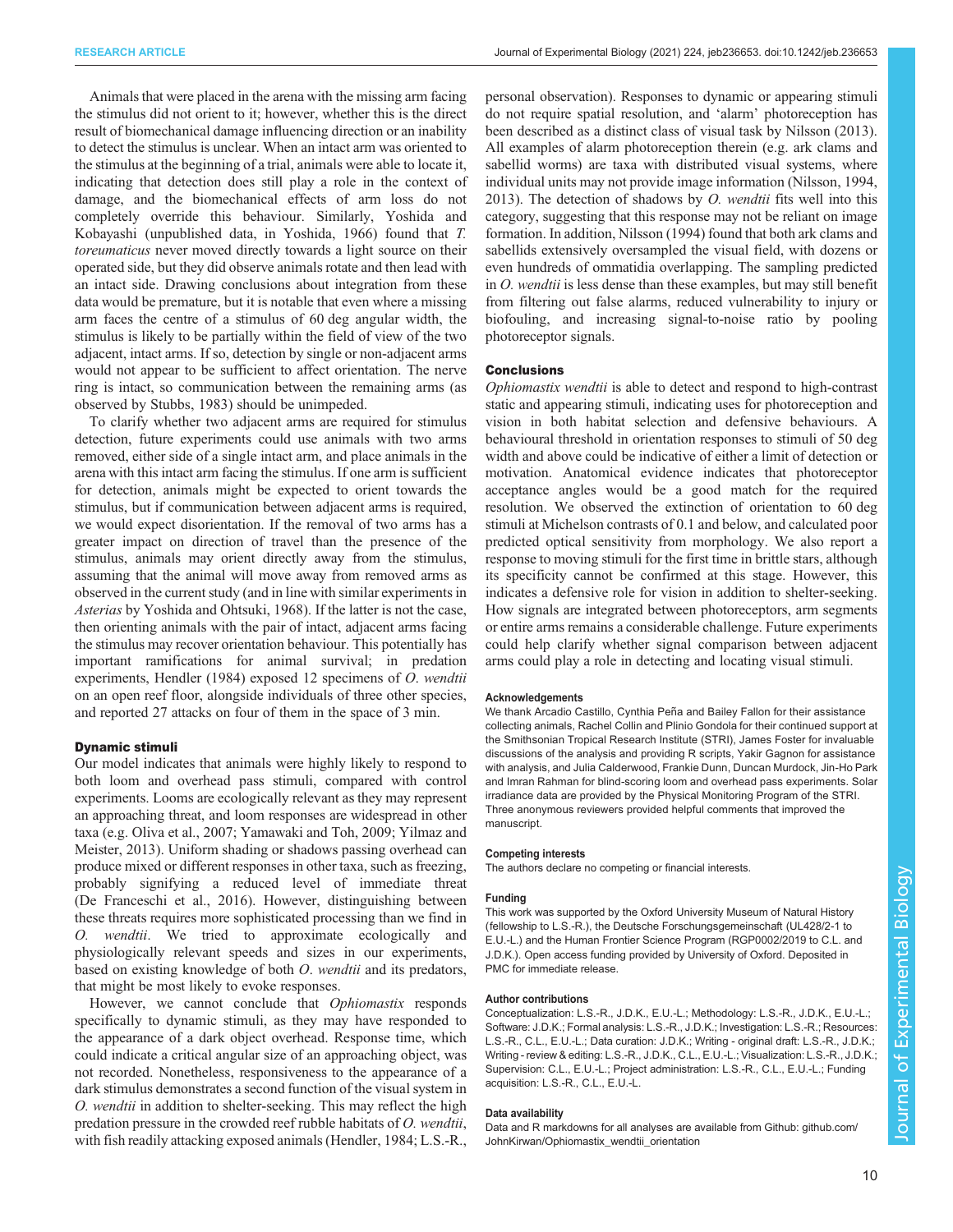#### <span id="page-10-0"></span>References

Aizenberg, J. and Hendler, G. [\(2004\). Designing efficient microlens arrays:](https://doi.org/10.1039/b402558j) lessons from nature. J. Mater. Chem. 14[, 2066. doi:10.1039/b402558j](https://doi.org/10.1039/b402558j)

- [Arshavskii, Y. I., Kashin, S. M., Litvinova, N. M., Orlovskii, G. N. and Feldman,](https://doi.org/10.1007/BF01063603) A. G. [\(1976\). Coordination of arm movement during locomotion in ophiurans.](https://doi.org/10.1007/BF01063603) Neurophysiology 8[, 404-410. doi:10.1007/BF01063603](https://doi.org/10.1007/BF01063603)
- Astley, H. C. (2012). Getting around when you'[re round: quantitative analysis of the](https://doi.org/10.1242/jeb.068460) [locomotion of the blunt-spined brittle star,](https://doi.org/10.1242/jeb.068460) Ophiocoma echinata. J. Exp. Biol. 215, [1923-1929. doi:10.1242/jeb.068460](https://doi.org/10.1242/jeb.068460)
- Batschelet, E. (1981). Circular Statistics in Biology. London: Academic Press Inc.
- Battelle, B. A. [\(2016\). Simple eyes, extraocular photoreceptors and opsins in the](https://doi.org/10.1093/icb/icw093) American horseshoe crab. Integr. Comp. Biol. 56[, 809-819. doi:10.1093/icb/](https://doi.org/10.1093/icb/icw093) [icw093](https://doi.org/10.1093/icb/icw093)
- Benhamou, S. [\(2004\). How to reliably estimate the tortuosity of an animal](https://doi.org/10.1016/j.jtbi.2004.03.016)'s path: [straightness, sinuosity, or fractal dimension?](https://doi.org/10.1016/j.jtbi.2004.03.016) J. Theor. Biol. 229, 209-220. doi:10. [1016/j.jtbi.2004.03.016](https://doi.org/10.1016/j.jtbi.2004.03.016)
- Blevins, E. and Johnsen, S. [\(2004\). Spatial vision in the echinoid genus](https://doi.org/10.1242/jeb.01286) Echinometra. J. Exp. Biol. 207[, 4249-4253. doi:10.1242/jeb.01286](https://doi.org/10.1242/jeb.01286)
- [Bok, M. J., Nilsson, D. E. and Garm, A.](https://doi.org/10.1242/jeb.212779) (2019). Photoresponses in the radiolar eyes of the fan worm [Acromegalomma vesiculosum](https://doi.org/10.1242/jeb.212779). J. Exp. Biol. 22. doi:10.1242/ [jeb.212779](https://doi.org/10.1242/jeb.212779)
- Bürkner, P.-C. [\(2017\). brms: an R package for Bayesian multilevel models using](https://doi.org/10.18637/jss.v080.i01) Stan. J. Stat. Softw. 80[, 1-28. doi:10.18637/jss.v080.i01](https://doi.org/10.18637/jss.v080.i01)
- [Carpenter, B., Gelman, A., Hoffman, M. D., Lee, D., Goodrich, B., Betancourt,](https://doi.org/10.18637/jss.v076.i01) [M., Brubaker, M., Guo, J., Li, P. and Riddell, A.](https://doi.org/10.18637/jss.v076.i01) (2017). Stan: a probabilistic programming language. J. Stat. Software 1[. doi:10.18637/jss.v076.i01](https://doi.org/10.18637/jss.v076.i01)
- [Clark, E. G., Kanauchi, D., Kano, T., Aonuma, H., Briggs, D. E. G. and Ishiguro,](https://doi.org/10.1242/jeb.192104) A. [\(2018\). The function of the ophiuroid nerve ring: how a decentralized nervous](https://doi.org/10.1242/jeb.192104) [system controls coordinated locomotion.](https://doi.org/10.1242/jeb.192104) J. Exp. Biol. 222, jeb.192104. doi:10. [1242/jeb.192104](https://doi.org/10.1242/jeb.192104)
- Cobb, J. L. S. and Hendler, G. [\(1990\). Neurophysiological characterisation of the](https://doi.org/10.1016/0300-9629(90)90619-4) [photoreceptor system in a brittlestar,](https://doi.org/10.1016/0300-9629(90)90619-4) Ophiocoma wendtii (Echinodermata: Ophiuroidea). Comp. Biochem. Physiol. A 97[, 329-333. doi:10.1016/0300-](https://doi.org/10.1016/0300-9629(90)90619-4) [9629\(90\)90619-4](https://doi.org/10.1016/0300-9629(90)90619-4)
- Cronin, T. W. and Johnsen, S. [\(2016\). Extraocular, non-visual, and simple](https://doi.org/10.1093/icb/icw106) [photoreceptors: an introduction to the symposium.](https://doi.org/10.1093/icb/icw106) Integr. Comp. Biol. 56, [758-763. doi:10.1093/icb/icw106](https://doi.org/10.1093/icb/icw106)
- Cronin, T. W., Johnsen, S., Marshall, N. J. and Warrant, E. J. (2014). Visual Ecology. Princeton: Princeton University Press.
- [De Franceschi, G., Vivattanasarn, T., Saleem, A. B. and Solomon, S. G.](https://doi.org/10.1016/j.cub.2016.06.006) (2016). [Vision guides selection of freeze or flight defense strategies in mice.](https://doi.org/10.1016/j.cub.2016.06.006) Curr. Biol. 26, [2150-2154. doi:10.1016/j.cub.2016.06.006](https://doi.org/10.1016/j.cub.2016.06.006)
- Delroisse, J., Ullrich-Lü[ter, E., Ortega-Martinez, O., Dupont, S., Arnone, M.-I.,](https://doi.org/10.1186/1471-2164-15-1035) Mallefet, J. and Flammang, P. [\(2014\). High opsin diversity in a non-visual](https://doi.org/10.1186/1471-2164-15-1035) infaunal brittle star. BMC Genomics 15[, 1035. doi:10.1186/1471-2164-15-1035](https://doi.org/10.1186/1471-2164-15-1035)
- Fitak, R. R. and Johnsen, S. [\(2017\). Bringing the analysis of animal orientation data](https://doi.org/10.1242/jeb.167056) [full circle: model-based approaches with maximum likelihood.](https://doi.org/10.1242/jeb.167056) J. Exp. Biol. 76, [jeb.167056. doi:10.1242/jeb.167056](https://doi.org/10.1242/jeb.167056)
- [Fulton, C. J., Bellwood, D. R. and Wainwright, P. C.](https://doi.org/10.1098/rspb.2004.3029) (2005). Wave energy and [swimming performance shape coral reef fish assemblages.](https://doi.org/10.1098/rspb.2004.3029) Proc. R. Soc. B Biol. Sci. 272[, 827-832. doi:10.1098/rspb.2004.3029](https://doi.org/10.1098/rspb.2004.3029)
- Garm, A. and Nilsson, D.-E. [\(2014\). Visual navigation in starfish: first evidence for](https://doi.org/10.1098/rspb.2013.3011) the use of vision and eyes in starfish. [Proc. R. Soc. London. Ser. B, Biol. Sci.](https://doi.org/10.1098/rspb.2013.3011) 281, [1-8. doi:10.1098/rspb.2013.3011](https://doi.org/10.1098/rspb.2013.3011)
- Glaser, O. C. [\(1907\). Movement and problem-solving in](https://doi.org/10.1002/jez.1400040203) Brevispina. J. Exp. Zool. 4, [203-220. doi:10.1002/jez.1400040203](https://doi.org/10.1002/jez.1400040203)
- Hendler, G. [\(1984\). Brittlestar color-change and phototaxis \(Echinodermata:](https://doi.org/10.1111/j.1439-0485.1984.tb00131.x) Ophiuroidea: Ophiocomidae). Mar. Ecol. 5[, 379-401. doi:10.1111/j.1439-0485.](https://doi.org/10.1111/j.1439-0485.1984.tb00131.x) [1984.tb00131.x](https://doi.org/10.1111/j.1439-0485.1984.tb00131.x)
- Houpt, J. W. and Bittner, J. L. [\(2018\). Analyzing thresholds and efficiency with](https://doi.org/10.1016/j.visres.2018.04.004) [hierarchical Bayesian logistic regression.](https://doi.org/10.1016/j.visres.2018.04.004) Vision Res. 148, 49-58. doi:10.1016/j. [visres.2018.04.004](https://doi.org/10.1016/j.visres.2018.04.004)
- Johnsen, S. [\(1997\). Identification and localization of a possible rhodopsin in the](https://doi.org/10.2307/1542739) echinoderms Asterias forbesi (Asteroidea) and [Ophioderma brevispinum](https://doi.org/10.2307/1542739) (Ophiuroidea). Biol. Bull. 193[, 97-105. doi:10.2307/1542739](https://doi.org/10.2307/1542739)
- Kingston, A. C. N. and Cronin, T. W. [\(2016\). Diverse distributions of extraocular](https://doi.org/10.1093/icb/icw022) [opsins in crustaceans, cephalopods, and fish.](https://doi.org/10.1093/icb/icw022) Integr. Comp. Biol. 56, 820-833. [doi:10.1093/icb/icw022](https://doi.org/10.1093/icb/icw022)
- Kirschfeld, K. [\(1974\). The absolute sensitivity of lens and compound eyes.](https://doi.org/10.1515/znc-1974-9-1023) Zeitschrift für Naturforsch. 29[, 592-596. doi:10.1515/znc-1974-9-1023](https://doi.org/10.1515/znc-1974-9-1023)
- Kirwan, J. D. and Nilsson, D. E. [\(2019\). A millipede compound eye mediating low](https://doi.org/10.1016/j.visres.2019.09.003)resolution vision. Vision Res. 165[, 36-44. doi:10.1016/j.visres.2019.09.003](https://doi.org/10.1016/j.visres.2019.09.003)
- Kirwan, J. D., Bok, M. J., Smolka, J., Foster, J. J., Hernández, J. C. and Nilsson, D.-E. (2018). The sea urchin Diadema africanum [uses low resolution vision to find](https://doi.org/10.1242/jeb.176271) shelter and deter enemies. J. Exp. Biol. 221[, jeb176271. doi:10.1242/jeb.176271](https://doi.org/10.1242/jeb.176271)
- Korsmeyer, K. E., Steffensen, J. F. and Herskin, J. (2002). Energetics of median and paired fin swimming, body and caudal fin swimming, and gait transition in parrotfish (Scarus schlegeli) and triggerfish (Rhinecanthus aculeatus). J. Exp. Biol. 205, 1253-1263.
- Land, M. F. (1981). Optics and vision in invertebrates. In Handbook of Sensory Physiology: Vision in Invertebrates A: Invertebrate Photoreceptors, Vol. VII/6B (ed. H. Autrum), pp. 471-592. Berlin: Springer.
- Land, M. F. [\(1997\). Visual acuity in insects.](https://doi.org/10.1146/annurev.ento.42.1.147) Annu. Rev. Entomol. 42, 147-177. [doi:10.1146/annurev.ento.42.1.147](https://doi.org/10.1146/annurev.ento.42.1.147)
- Land, M. F. and Nilsson, D.-E. (2012). Animal Eyes, 2nd edn. Oxford: Oxford University Press.
- Mao, S., Dong, E., Xu, M., Jin, H., Li, F. and Yang, J. (2013). Design and development of starfish-like robot: Soft bionic platform with multi-motion using SMA actuators. In IEEE International Conference on Robotics and Biomimetics (ROBIO), Shenzhen, pp. 91-96.
- [McLean, D. J. and Skowron Volponi, M. A.](https://doi.org/10.1111/eth.12739) (2018). trajr: an R package for [characterisation of animal trajectories.](https://doi.org/10.1111/eth.12739) Ethology 124, 440-448. doi:10.1111/ [eth.12739](https://doi.org/10.1111/eth.12739)
- Nilsson, D. E. [\(1994\). Eyes as optical alarm systems in fan worms and ark clams.](https://doi.org/10.1098/rstb.1994.0141) Philos. Trans. R. Soc. B Biol. Sci. 346[, 195-212. doi:10.1098/rstb.1994.0141](https://doi.org/10.1098/rstb.1994.0141)
- Nilsson, D.-E. [\(2013\). Eye evolution and its functional basis.](https://doi.org/10.1017/S0952523813000035) Vis. Neurosci. 30, [5-20. doi:10.1017/S0952523813000035](https://doi.org/10.1017/S0952523813000035)
- O'[Hara, T. D., Hugall, A. F., Cisternas, P. A., Boissin, E., Bribiesca-Contreras,](https://doi.org/10.1016/j.ympev.2018.10.003) [G., Sellanes, J., Paulay, G. and Byrne, M.](https://doi.org/10.1016/j.ympev.2018.10.003) (2019). Phylogenomics, life history [and morphological evolution of ophiocomid brittlestars.](https://doi.org/10.1016/j.ympev.2018.10.003) Mol. Phylogenet. Evol. 130[, 67-80. doi:10.1016/j.ympev.2018.10.003](https://doi.org/10.1016/j.ympev.2018.10.003)
- [Oliva, D., Medan, V. and Tomsic, D.](https://doi.org/10.1242/jeb.02707) (2007). Escape behavior and neuronal [responses to looming stimuli in the crab](https://doi.org/10.1242/jeb.02707) Chasmagnathus granulatus (Decapoda: Grapsidae). J. Exp. Biol. 210[, 865-880. doi:10.1242/jeb.02707](https://doi.org/10.1242/jeb.02707)
- [Ramirez, M. D., Speiser, D. I., Pankey, S. M. and Oakley, T. H.](https://doi.org/10.1017/S0952523811000150) (2011). [Understanding the dermal light sense in the context of integrative photoreceptor](https://doi.org/10.1017/S0952523811000150) cell biology. Vis. Neurosci. 28[, 265-279. doi:10.1017/S0952523811000150](https://doi.org/10.1017/S0952523811000150)
- Schlotterer, G. R. [\(1977\). Response of the locust descending movement detector](https://doi.org/10.1139/z77-179) [neuron to rapidly approaching and withdrawing visual stimuli.](https://doi.org/10.1139/z77-179) Can. J. Zool. 55, [1372-1376. doi:10.1139/z77-179](https://doi.org/10.1139/z77-179)
- Schnute, J. T. and Groot, K. [\(1992\). Statistical analysis of animal orientation data.](https://doi.org/10.1016/S0003-3472(05)80068-5) Anim. Behav. 43[, 15-33. doi:10.1016/S0003-3472\(05\)80068-5](https://doi.org/10.1016/S0003-3472(05)80068-5)
- Sides, E. M. [\(1987\). An experimental study of the use of arm regeneration in](https://doi.org/10.1016/0022-0981(87)90144-4) [estimating rates of sublethal injury on brittle-stars.](https://doi.org/10.1016/0022-0981(87)90144-4) J. Exp. Mar. Bio. Ecol. 106, [1-16. doi:10.1016/0022-0981\(87\)90144-4](https://doi.org/10.1016/0022-0981(87)90144-4)
- Sides, E. M. and Woodley, J. D. (1985). Niche separation in three species of Ophiocoma (Echinodermata: Ophiuroidea) in Jamaica, West Indies. Bull. Mar. Sci. 36, 701-715.
- [Speiser, D. I., Eernisse, D. J. and Johnsen, S.](https://doi.org/10.1016/j.cub.2011.03.033) (2011). A chiton uses aragonite lenses to form images. Curr. Biol. 21[, 665-670. doi:10.1016/j.cub.2011.03.033](https://doi.org/10.1016/j.cub.2011.03.033)
- Stubbs, T. R. (1983). Some aspects of the neurobiology of ophiuroids: with special reference to Ophiura texturata (L.) (Echinodermata, Ophiuroidea). PhD thesis, University of St Andrews.
- Sumner-Rooney, L., Kirwan, J. D., Lowe, E. K. and Ullrich-Lüter, E. (2020). [Extraocular vision in a brittle star is mediated by chromatophore](https://doi.org/10.1016/j.cub.2019.11.042) [movement in response to ambient light.](https://doi.org/10.1016/j.cub.2019.11.042) Curr. Biol. 30, 1-9. doi:10.1016/j. [cub.2019.11.042](https://doi.org/10.1016/j.cub.2019.11.042)
- [Sumner-Rooney, L., Rahman, I. A., Sigwart, J. D. and Ullrich-Lu](https://doi.org/10.1098/rspb.2017.2590)̈ter, E. M. (2018). [Whole-body photoreceptor networks are independent of](https://doi.org/10.1098/rspb.2017.2590) 'lenses' in brittle stars. Proc. R. Soc. B 285[, 20172590. doi:10.1098/rspb.2017.2590](https://doi.org/10.1098/rspb.2017.2590)
- [Tong, D., Rozas, N. S., Oakley, T. H., Mitchell, J., Colley, N. J. and McFall-Ngai,](https://doi.org/10.1073/pnas.0904571106) M. J. [\(2009\). Evidence for light perception in a bioluminescent organ.](https://doi.org/10.1073/pnas.0904571106) Proc. Natl. Acad. Sci. USA 106[, 9836-9841. doi:10.1073/pnas.0904571106](https://doi.org/10.1073/pnas.0904571106)
- Ullrich-Lü[ter, E. M., Dupont, S., Arboleda, E., Hausen, H. and Arnone, M. I.](https://doi.org/10.1073/pnas.1018495108) [\(2011\). Unique system of photoreceptors in sea urchin tube feet.](https://doi.org/10.1073/pnas.1018495108) Proc. Natl. Acad. Sci. USA 108[, 8367-8372. doi:10.1073/pnas.1018495108](https://doi.org/10.1073/pnas.1018495108)
- von Salvini-Plawen, L. and Mayr, E. [\(1977\). On the evolution of photoreceptors](https://doi.org/10.1007/978-1-4615-6953-4_4) and eyes. Evol. Biol. 10[, 207-263. doi:10.1007/978-1-4615-6953-4\\_4](https://doi.org/10.1007/978-1-4615-6953-4_4)
- [Wainwright, P. C., Bellwood, D. R. and Westneat, M. W.](https://doi.org/10.1023/A:1019671131001) (2002). Ecomorphology of [locomotion in labrid fishes.](https://doi.org/10.1023/A:1019671131001) Environ. Biol. Fishes 65, 47-62. doi:10.1023/ [A:1019671131001](https://doi.org/10.1023/A:1019671131001)
- [Wakita, D., Kagaya, K. and Aonuma, H.](https://doi.org/10.1098/rsif.2019.0374) (2020). A general model of locomotion of [brittle stars with a variable number of arms.](https://doi.org/10.1098/rsif.2019.0374) J. R. Soc. Interface 17, 20190374. [doi:10.1098/rsif.2019.0374](https://doi.org/10.1098/rsif.2019.0374)
- Walker, J. A. and Westneat, M. W. [\(2002\). Kinematics, dynamics, and energetics of](https://doi.org/10.1093/icb/42.5.1032) [rowing and flapping propulsion in fishes.](https://doi.org/10.1093/icb/42.5.1032) Integr. Comp. Biol. 42, 1032-1043. [doi:10.1093/icb/42.5.1032](https://doi.org/10.1093/icb/42.5.1032)
- [Warrant, E. J. and Nilsson, D. E.](https://doi.org/10.1016/S0042-6989(97)00151-X) (1998). Absorption of white light in photoreceptors. Vision Res. 8[, 195-207. doi:10.1016/S0042-6989\(97\)00151-X](https://doi.org/10.1016/S0042-6989(97)00151-X)
- Watanabe, W., Suzuki, S., Kano, T. and Ishiguro, A. (2011). Moving right arm in the right place: ophiuroid-inspired omnidirectional robot driven by coupled dynamical systems. In IEEE/RSJ International Conference on Intelligent Robots and Systems, San Francisco, CA, pp. 1895-1900.
- Yamawaki, Y. and Toh, Y. [\(2009\). Responses of descending neurons to looming](https://doi.org/10.1007/s00359-008-0403-6) [stimuli in the praying mantis](https://doi.org/10.1007/s00359-008-0403-6) Tenodera aridifolia. J. Comp. Physiol. A 195. [253-264. doi:10.1007/s00359-008-0403-6](https://doi.org/10.1007/s00359-008-0403-6)
- Yang, S. and Aizenberg, J. [\(2005\). Microlens arrays with integrated pores.](https://doi.org/10.1016/S1369-7021(05)71288-8) Nano Today 8[, 40-46. doi:10.1016/S1369-7021\(05\)71288-8](https://doi.org/10.1016/S1369-7021(05)71288-8)